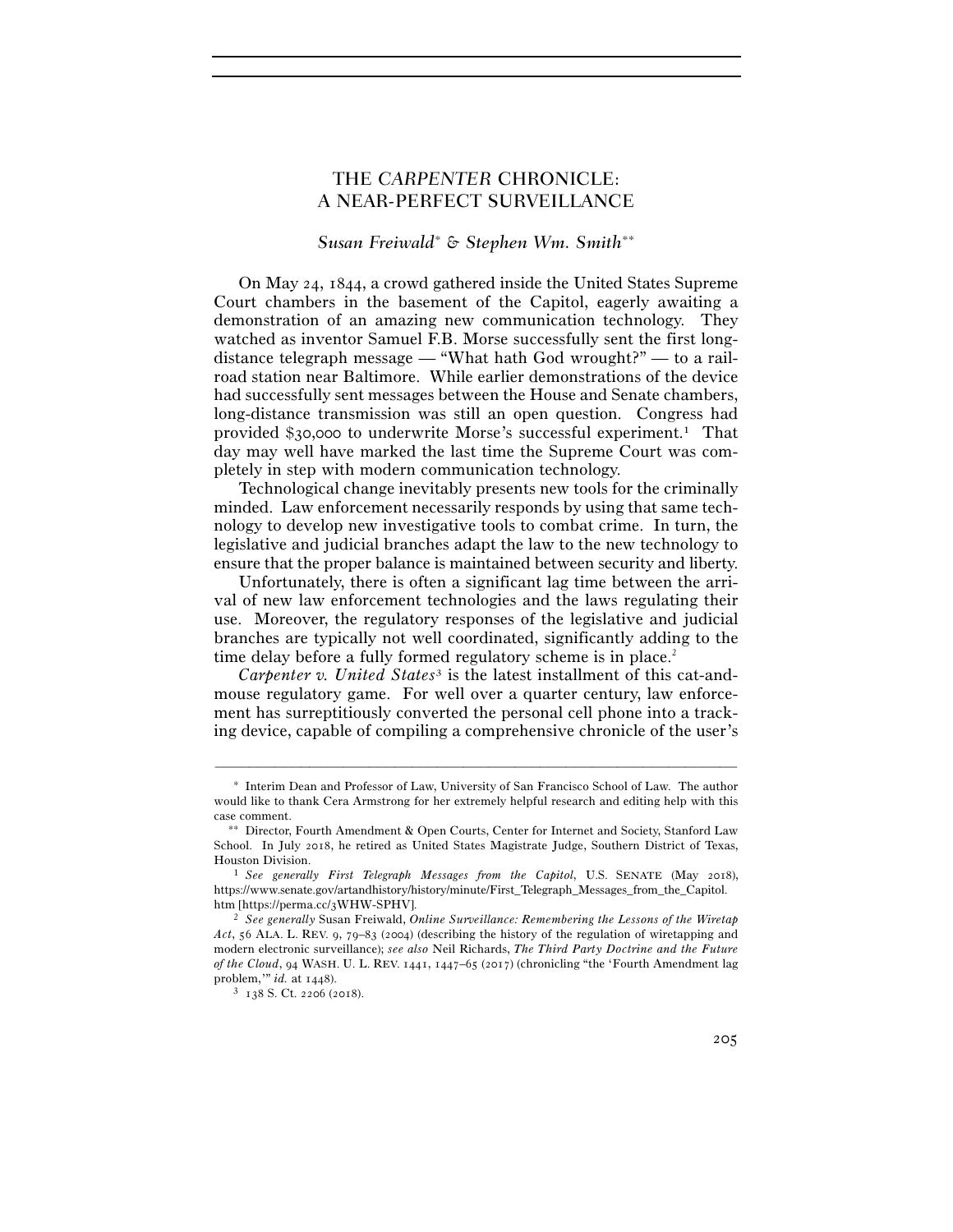## 206 *HARVARD LAW REVIEW* [Vol. 132:<sup>205</sup>

movements over an extended period of time. Finally, the Supreme Court has confronted the constitutionality of this practice and determined that a warrant based on probable cause is required by the Fourth Amendment.4 In doing so, the *Carpenter* Court adopted a normative approach well suited for the question presented but long avoided by lower courts.5 It also significantly circumscribed the "third party doctrine";6 this new limitation will no doubt reverberate throughout many decisions involving nonpublic databases that hold vast and ever-growing amounts of our digital data.7

Scholars debate whether the legislative or the judicial branch is better equipped to adjust the balance between security and privacy as new tools become available. In the case of cell phone tracking, both branches were slow and neither was effective, permitting millions of searches that have now been declared unconstitutional. One lesson of *Carpenter* is that courts must not be reluctant to confront the challenges of twentyfirst-century technology. Another is that Congress and state legislatures need to design a better system for ensuring that law enforcement is subject to public accountability before using these powerful new surveillance tools.

## I. BACKGROUND

While the result in *Carpenter* has been warmly welcomed as a landmark victory for privacy advocates, $\delta$  it was a long time coming. To see this, and to better understand the lessons of *Carpenter* for effective regulation of new policing techniques, a brief history of tracking-device law is in order. The story begins in the 1980s, when the Supreme Court established the basic constitutional framework for tracking devices in two cases, *United States v. Knotts*9 and *United States v. Karo*. 10 Next, the baton was passed to Congress, which enacted statutes in the 1990s acknowledging that customers had *some* right to privacy in cell phone tracking data but largely avoiding the legal standard for court orders authorizing this type of surveillance. Finally, in the mid-2000s, the issue returned to the courts, leading to the *United States v. Jones*11 decision in 2012 and culminating now in *Carpenter*.

<sup>&</sup>lt;sup>4</sup> *Id.* at 2221.<br>
<sup>5</sup> See *infra* section II.B, pp. 219–222, for a discussion of the Court's normative approach.<br>
<sup>6</sup> See Carpenter, 138 S. Ct. at 2219–20.<br>
<sup>7</sup> See *infra* section II.D, pp. 223–227, for a discussion of *Digital Age*, ACLU (June 22, 2018, 2:30 PM), https://www.aclu.org/blog/privacy-technology/ location-tracking/supreme-courts-groundbreaking-privacy-victory-digital-age [https://perma.cc/ <sup>8</sup>NYX-DPYR]. 9 <sup>460</sup> U.S. 276 (<sup>1983</sup>). 10 <sup>468</sup> U.S. 705 (<sup>1984</sup>). 11 <sup>565</sup> U.S. 400 (2012).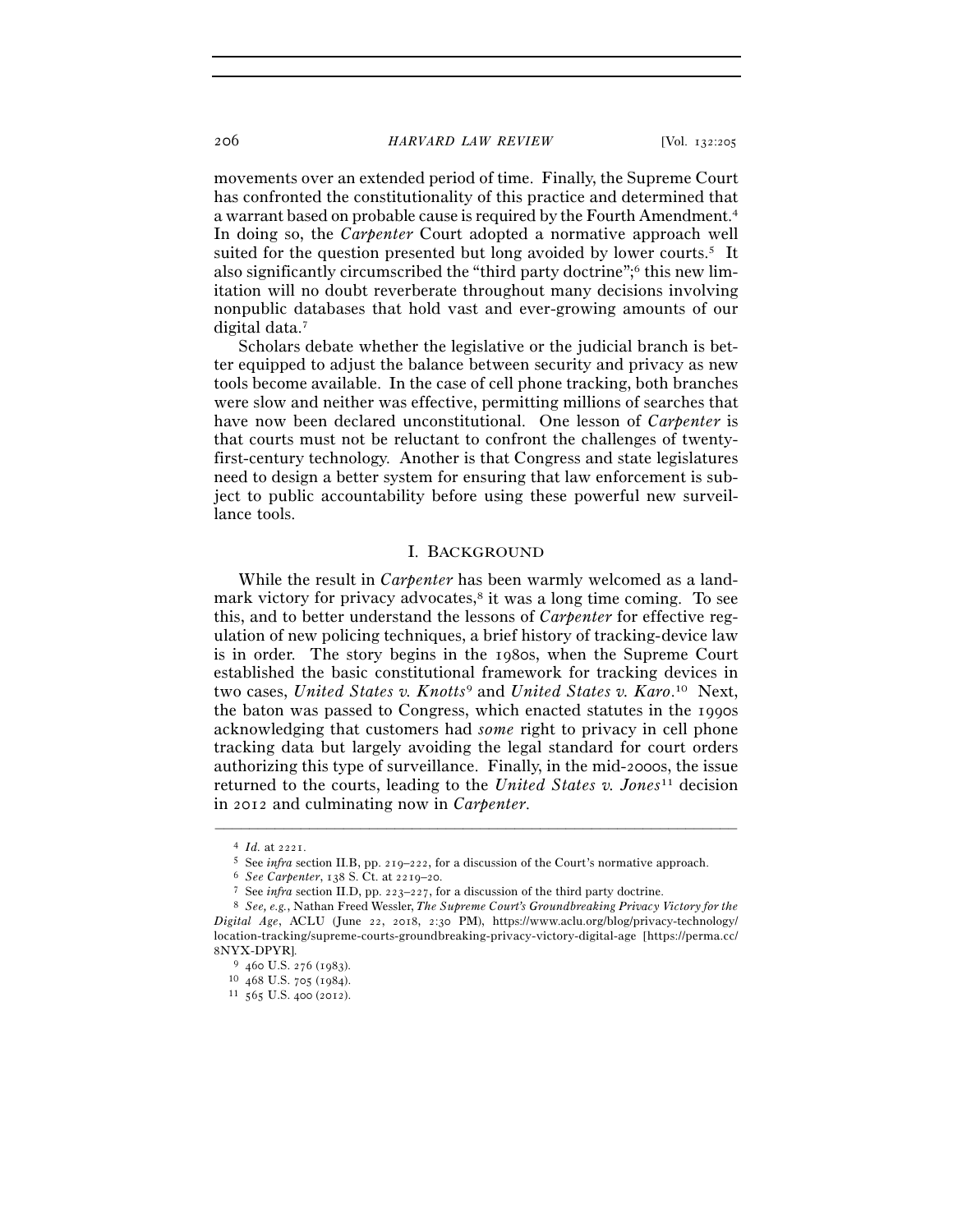## *A. The Supreme Court's Initial Approach to Tracking*

The first Supreme Court decision dealing with tracking devices was *United States v. Knotts*. The Court considered a challenge to the warrantless monitoring of a beeper within a five-gallon drum of chloroform as it was transported by car to a remote cabin in Wisconsin.12 The Court held that, because the movements of the vehicle on public highways were "voluntarily conveyed" to anyone who cared to look,<sup>13</sup> such monitoring did not violate the Fourth Amendment.<sup>14</sup> However, the Court was careful to note the possibility of a different result if the case had involved a twenty-four-hour "dragnet-type" of surveillance.<sup>15</sup>

A year later, the Court in *United States v. Karo* held that law enforcement monitoring of a beeper located within a private residence did constitute a search within the meaning of the Fourth Amendment.16 By monitoring the beeper, which was hidden within a can of ether, law enforcement obtained information — such as whether a particular article or person was within the home at a particular time — that it could not have obtained by observation from outside the house.<sup>17</sup> The Court rejected the Government's contention that such surveillance should be free from any Fourth Amendment constraints: "Indiscriminate monitoring of property that has been withdrawn from public view would present far too serious a threat to privacy interests in the home to escape entirely some sort of Fourth Amendment oversight."18 In a footnote, the Court reserved the issue whether a showing of reasonable suspicion rather than probable cause should suffice to justify the search.<sup>19</sup>

*Knotts* and *Karo* brought needed clarity to the legal limits upon this law enforcement technique. A dividing line was drawn between public and private space — tracking a vehicle on a public highway was not a search, but monitoring a device within the home or other constitutionally protected space was subject to Fourth Amendment constraints. Even so, in each case the Court had left itself additional work to do that is, deciding how the Fourth Amendment might apply to long-term surveillance in public spaces and whether probable cause is required for a warrant to monitor inside the home. This set the stage for Congress to weigh in. Nearly a quarter century would pass before the Supreme Court would revisit the subject.

<sup>12</sup> *See Knotts*, 460 U.S. at 277.<br>
13 *Id.* at 281.<br>
14 *Id.* at 285.<br>
15 *Id.* at 284.<br>
16 468 U.S. 705, 715 (1984).<br>
17 *Id.* at 714–15.<br>
18 *Id.* at 716.<br>
19 *Id.* at 718 n.5.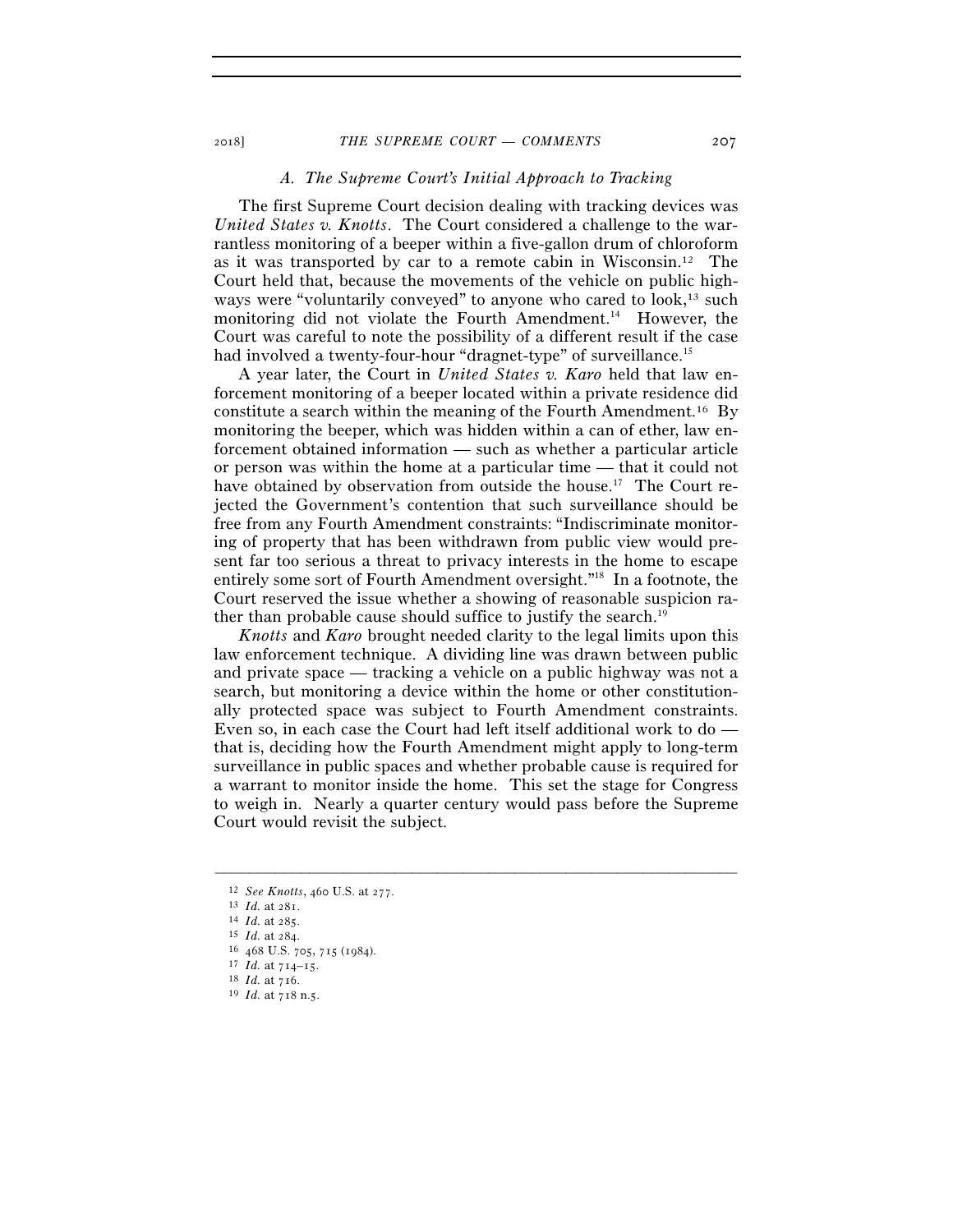#### 208 *HARVARD LAW REVIEW* [Vol. 132:<sup>205</sup>

# *B. Legislative Reaction: ECPA, CALEA, WCPSA, and the USA PATRIOT Act*

The first federal legislation to deal with tracking devices was the Electronic Communications Privacy Act of 198620 (ECPA), a wide-ranging and complex statute. Briefly, Title I of the Act amended the federal wiretap statute to cover the interception of electronic communications.<sup>21</sup> Title II, known as the Stored Communications Act (SCA), governs law enforcement access to stored communications and customer transaction records in the hands of third party service providers.22 Law enforcement can compel those providers to disclose customer records in response to a court order issued under 18 U.S.C. § 2703(d) (a so-called "D order").23 Such an order must be based upon proof of "specific and articulable facts showing . . . reasonable grounds to believe that . . . the records or other information sought[] are relevant and material to an ongoing criminal investigation."24 This "specific and articulable facts" threshold is substantially less demanding than that required for a probable cause warrant. Title III, known as the Pen/Trap Statute, covers pen registers and trap/trace devices, which record the phone numbers called and received by a target phone.25 Because the Supreme Court in *Smith v. Maryland*<sup>26</sup> held such information unprotected by the Fourth Amendment, $27$  the legal hurdle for a court order authorizing pen/trap surveillance is very low — a law enforcement officer need only certify that the phone numbers are relevant to an ongoing criminal investigation.28

A small piece of ECPA, known as the Tracking Device Statute, consists entirely of two sentences codified at 18 U.S.C.  $\S$  3117. The first sentence, subsection (a), specifies when a court may authorize the use of such a device outside its jurisdiction; the second sentence, subsection (b), defines "tracking device" in the broadest of terms: "[A]n electronic or mechanical device which permits the tracking of the movement of a person or object."29 As finally enacted, the statute did not address the legal threshold for tracking warrants.30 Evidently Congress was content to defer to future Supreme Court decisions to clarify the applicable

<sup>–––––––––––––––––––––––––––––––––––––––––––––––––––––––––––––</sup> <sup>20</sup> Pub. L. No. 99-508, 100 Stat. 1848 (codified as amended in scattered sections of 18 U.S.C.).<br>
<sup>21</sup> *See id.* §§ 101–111, 100 Stat. at 1848–59.<br>
<sup>22</sup> *See id.* §§ 201–202, 100 Stat. at 1860–68.<br>
<sup>23</sup> *See* 18 U.S.C. §

<sup>25</sup> *See* Pub. L. No. 99-508, §§ 301–302, 100 Stat. at 1868–<sup>72</sup>. 26 <sup>442</sup> U.S. 735 (<sup>1979</sup>). 27 *Id.* at 745–<sup>46</sup>. 28 <sup>18</sup> U.S.C. §§ 3121–<sup>3127</sup>. 29 *Id.* § <sup>3117</sup>. 30 *See id.*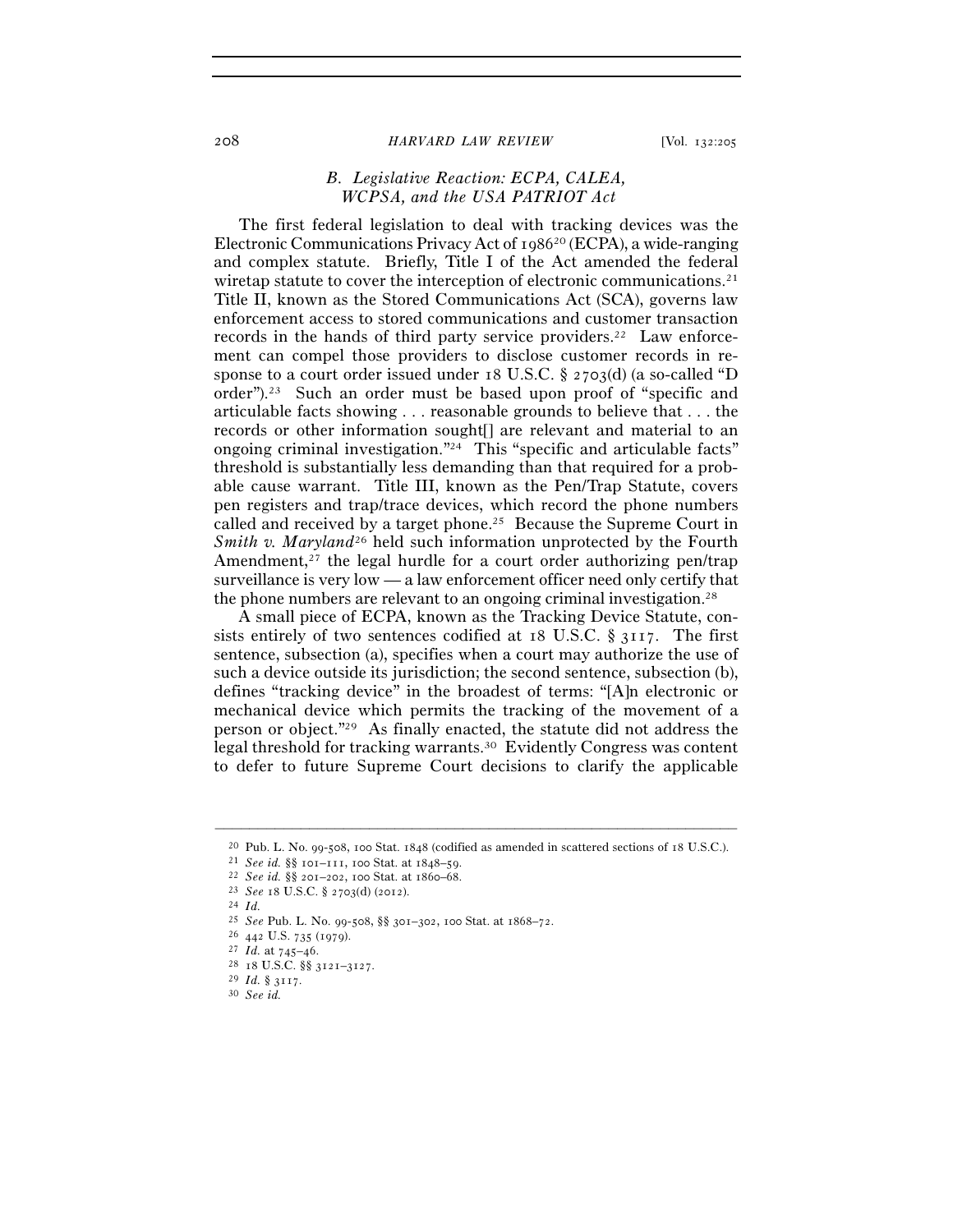Fourth Amendment standards.<sup>31</sup> For our purposes it is noteworthy that the statutory definition of "tracking device" $32$  is sufficiently technology neutral to cover future advances in tracking technology, including cell phones.33

In the 1990s Congress enacted two laws specifically recognizing the capacity of a cell phone to reveal the location of its user: the Communications Assistance for Law Enforcement Act of 199434 (CALEA) and the Wireless Communication and Public Safety Act of 1999<sup>35</sup> (WCPSA). Congress passed CALEA to help law enforcement retain its existing surveillance capacities in the face of technological change in the telecommunications industry.<sup>36</sup> The statute requires telecommunications companies to ensure that their equipment continues to allow the government, pursuant to a court order or other lawful authorization, to access "call-identifying information" reasonably available to them.<sup>37</sup>

Privacy advocates challenged this assistance provision before it passed, on the ground that law enforcement would use the broad definition of call-identifying information to track cell phone users under the very lenient pen register standard.<sup>38</sup> Then–FBI Director Louis Freeh, the driving force behind CALEA, vigorously pushed back against this charge, disclaiming any intent to "enlarge or reduce the government's authority" for electronic surveillance. $39$  To further allay the opposition's

–––––––––––––––––––––––––––––––––––––––––––––––––––––––––––––

ments for a tracking device warrant, *see* FED. R. CRIM. P. 41, and expressly incorporated the defi-

nition of "tracking device" found in 18 U.S.C. § 3117(b), FED. R. CRIM. P. 41(a)(2)(E).<br><sup>33</sup> *See In re* Application for Pen Register & Trap/Trace Device with Cell Site Location Auth., 396 F. Supp. 2d 747, 754 (S.D. Tex. 2005) [hereinafter *S. Smith 1*].<br><sup>34</sup> Pub. L. No. 103-414, 108 Stat. 4279 (codified at 47 U.S.C. §§ 1001–1010 (2012)).<br><sup>35</sup> Pub. L. No. 106-81, 113 Stat. 1286 (codified as amended in s

(authorizing the deployment of a nationwide 9-1-1 emergency service for wireless phone users called "enhanced 9-1-1," 47 U.S.C. § 615a-1(a)).

<sup>36</sup> Susan Freiwald, *Uncertain Privacy: Communication Attributes After the Digital Telephony Act*, 69 S. CAL. L. REV. 949, 975–76 (<sup>1996</sup>). 37 <sup>47</sup> U.S.C. § 1002(a)(<sup>2</sup>). 38 *See* Freiwald, *supra* note 36, at 976–77. Regarding the leniency of the pen register standard,

<sup>31</sup> *See Electronic Communications Privacy Act: Hearing on H.R.* 3378 *Before the Subcomm. on Courts, Civil Liberties & the Admin. of Justice of the H. Comm. on the Judiciary*, 99th Cong. 256 (1986) (statement of Clifford S. Fishman, Professor of Law, Catholic University of America Law School) (explaining that "investigators and judges often must guess" when use of electronic tracking devices constitutes a search requiring a warrant).<br><sup>32</sup> Subsequently, Congress approved amendments to Rule 41 specifying the procedural require-

see 18 U.S.C. § 3122(b)(2) (2012), which requires that pen/trap applications contain "a certification by the applicant that the information likely to be obtained is relevant to an ongoing criminal investigation being conducted by that agency." 39 *See Digital Telephony and Law Enforcement Access to Advanced Telecommunications Tech-*

*nologies and Services: Joint Hearings on H.R.* 4922 *and S.* 2375 *Before the Subcomm. on Tech. & the Law of the S. Comm. on the Judiciary and the Subcomm. on Civil & Constitutional Rights of the H. Comm. on the Judiciary*, 103d Cong. 27 (1995) (statement of Louis J. Freeh, Director, Federal Bureau of Investigation).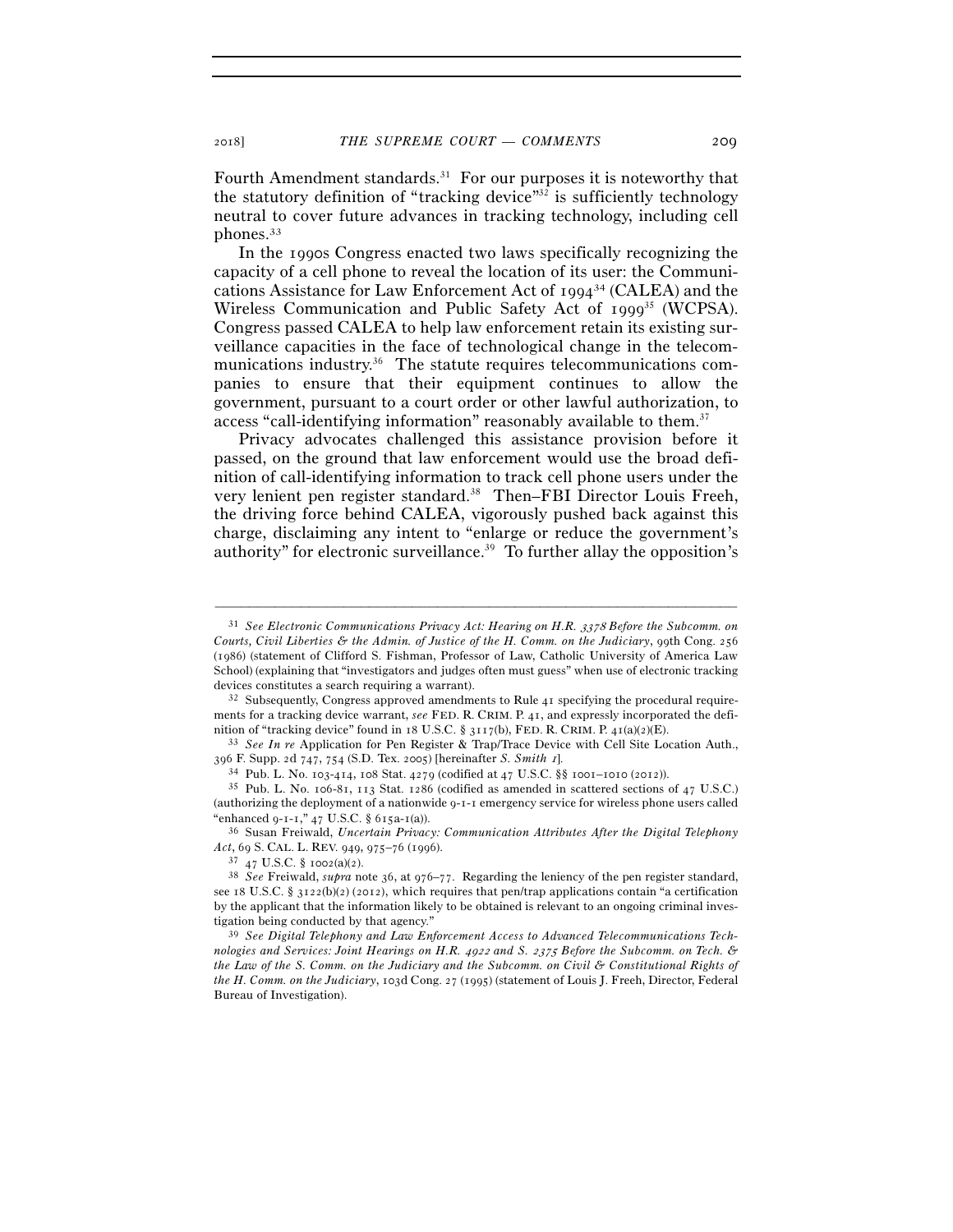concerns, the FBI director proposed a clarifying proviso, eventually codified at 47 U.S.C.  $\S$  1002(a)(2):

[I]nformation acquired solely pursuant to the authority for pen registers and trap and trace devices . . . shall not include any information that may disclose the physical location of the subscriber (except to the extent that the location may be determined from the telephone number) . . . .<sup>40</sup>

This CALEA proviso marked the first explicit congressional recognition that cell site data could track the location of the phone user. The proviso makes clear that, in Congress's judgment, location data was more sensitive than the mere phone numbers dialed, and deserving of more legal protection. However, Congress did not specify exactly what legal process would be required to give law enforcement access to that  $data$  — only that mere "relevance" was not a high enough standard.<sup>41</sup>

The next statutory reference to call location information occurred in WCPSA, a 1999 law that authorized a nationwide emergency service for wireless phone users.<sup>42</sup> The Act also amended the Telecommunications Act of 199643 to place limits on the carrier's use or disclosure of a cell phone user's location information. Existing law already obliged the carrier to protect the confidentiality of "customer proprietary network information" (CPNI), that is, information about a customer's use of the service which the carrier acquires solely by virtue of the carrier-customer relationship.44 In order to enhance privacy protection for wireless consumers, the new statute amended the definition of CPNI to include "location," and added the following section:

(f) Authority to use location information.—

For purposes of subsection (c)(1) of this section, *without the express prior authorization of the customer*, a customer shall not be considered to have approved the use or disclosure of or access to . . . call location information concerning the user of a commercial mobile service . . . other than in [an emergency situation].45

In other words, WCPSA tied certain strings to call location data, pulling them out of the realm of ordinary business records belonging solely to the carrier.<sup>46</sup>

<sup>40 47</sup> U.S.C. § 1002(a)(2)(B).<br>
41 *See* 18 U.S.C. § 3123(a)(1).<br>
42 *See* 47 U.S.C. §§ 615, 615a-1.<br>
43 Pub. L. No. 104-104, 110 Stat. 56 (codified as amended in scattered sections of 47 U.S.C.).<br>
44 *Id*. § 222(f), 110 S Court in *Jones* and *Carpenter*. "[This] technology also avails wireless companies of the ability to locate and track individual's movements throughout society, where you go for your lunch break; where you drive on the weekends; the places you visit during the course of a week is your business. It is your private business, not information that wireless companies ought to collect, monitor, disclose, or use without one's approval. . . . Wherever your cell phone goes becomes a monitor of all of your activities." 145 CONG. REC. H9860 (daily ed. Oct. 12, 1999) (statement of Rep. Markey).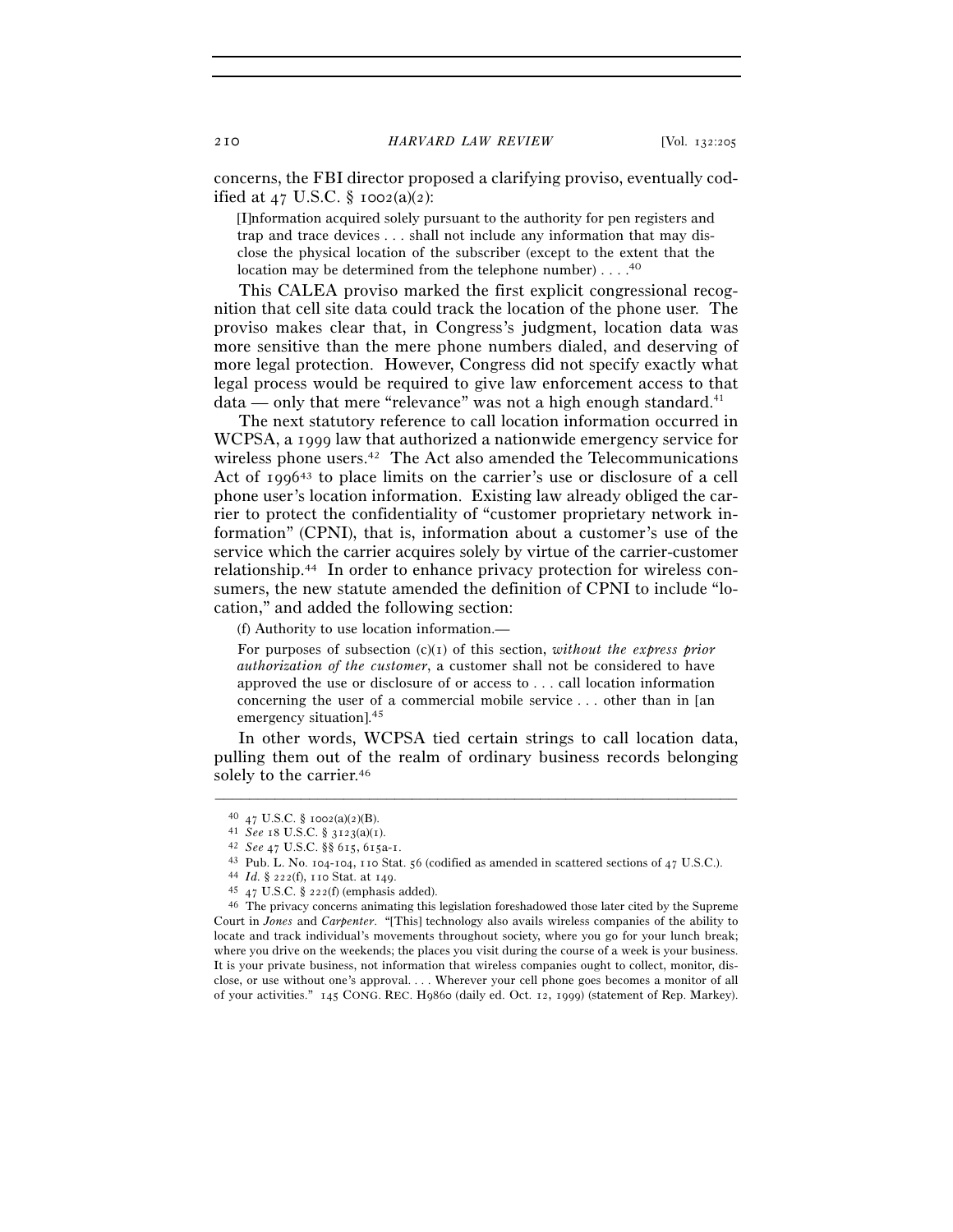From these two statutes it is safe to conclude that, by the end of the twentieth century, Congress (1) understood that a cell phone could track a user's location, and (2) gave cell phone customers some control over the disclosure of their call location data. Once again, Congress did not spell out the precise legal authority (probable cause versus something less) required for law enforcement access to the data, but it did recognize that cell phone location data is entitled to more protection than phone numbers dialed.

In 2001, the USA PATRIOT Act<sup>47</sup> ("Patriot Act") expanded ECPA's definition of a pen register to include "dialing, routing, addressing, or signaling information transmitted by" a phone or other electronic communication device.<sup>48</sup> Proponents touted this amendment as a way to update the Pen/Trap Statute to cover email and other forms of electronic communication over the internet.<sup> $49$ </sup> Nothing in the legislative history suggested that the new definition would alter the legal standards for tracking devices such as cell phones.<sup>50</sup>

# *C. Cell Phone Tracking in the Lower Courts*

Even so, in the wake of the Patriot Act, law enforcement agencies began to seek court orders approving real-time tracking of cell site location information<sup>51</sup> ("CSLI"), based on what would later be dubbed a "hybrid" order.<sup>52</sup> These hybrid orders bore no resemblance to the probable cause Rule 41 tracking warrants traditionally used for beeper devices like those used in *Knotts* and *Karo*. 53 Instead, hybrid orders were said to be authorized by a mix of two very different parts of ECPA the Pen/Trap Statute and the SCA.<sup>54</sup> Under the hybrid theory, law enforcement could prospectively monitor a cell phone user's location for up to sixty days (similar to a pen/trap order) based on a showing of

<sup>–––––––––––––––––––––––––––––––––––––––––––––––––––––––––––––</sup> Other members expressed similar worries. *E.g.*, *id.* at H9862 (statement of Rep. Green) ("[W]e do not want Big Brother looking over our shoulders . . . ."). 47 Uniting and Strengthening America by Providing Appropriate Tools Required to Intercept

and Obstruct Terrorism Act of 2001 (USA PATRIOT Act), Pub. L. No. 107-56, 115 Stat. 272 (codi-

fied as amended in scattered sections of the U.S. Code).<br><sup>48</sup> *Id.* § 216(c)(2), 115 Stat. at 290. The amendment included a similar expansion of the definition of "trap and trace device." *Id.* § 216(c)(3), 115 Stat. at 2

<sup>&</sup>lt;sup>49</sup> See 147 CONG. REC. S11,006–07 (daily ed. Oct. 25, 2001) (statement of Sen. Leahy); 147 CONG. REC. H7197 (daily ed. Oct. 23, 2001) (statement of Rep. Convers).<br><sup>50</sup> *S. Smith 1, supra* note 33, at 761.<br><sup>51</sup> As explained in the *Carpenter* opinion, cell phones function by continuously connecting to a

set of radio antennas called cell sites. 138 S. Ct. at 2211–12. Each time a mobile phone signal connects to a cell site, it generates a time-stamped record known as cell site location information, or CSLI. *Id.*

<sup>52</sup> Patricia L. Bellia, *The Memory Gap in Surveillance Law*, 75 U. CHI. L. REV. 137, 160–61 (2008) (explaining that law enforcement officials relied upon invoking "pen/trap provisions as well as provisions in the SCA," *id.* at 160, to compel production of location data without a warrant).<br><sup>53</sup> See FED. R. CRIM. P. 41.<br><sup>54</sup> For a discussion of the Pen/Trap Statute and the SCA, see *supra* text accompanying not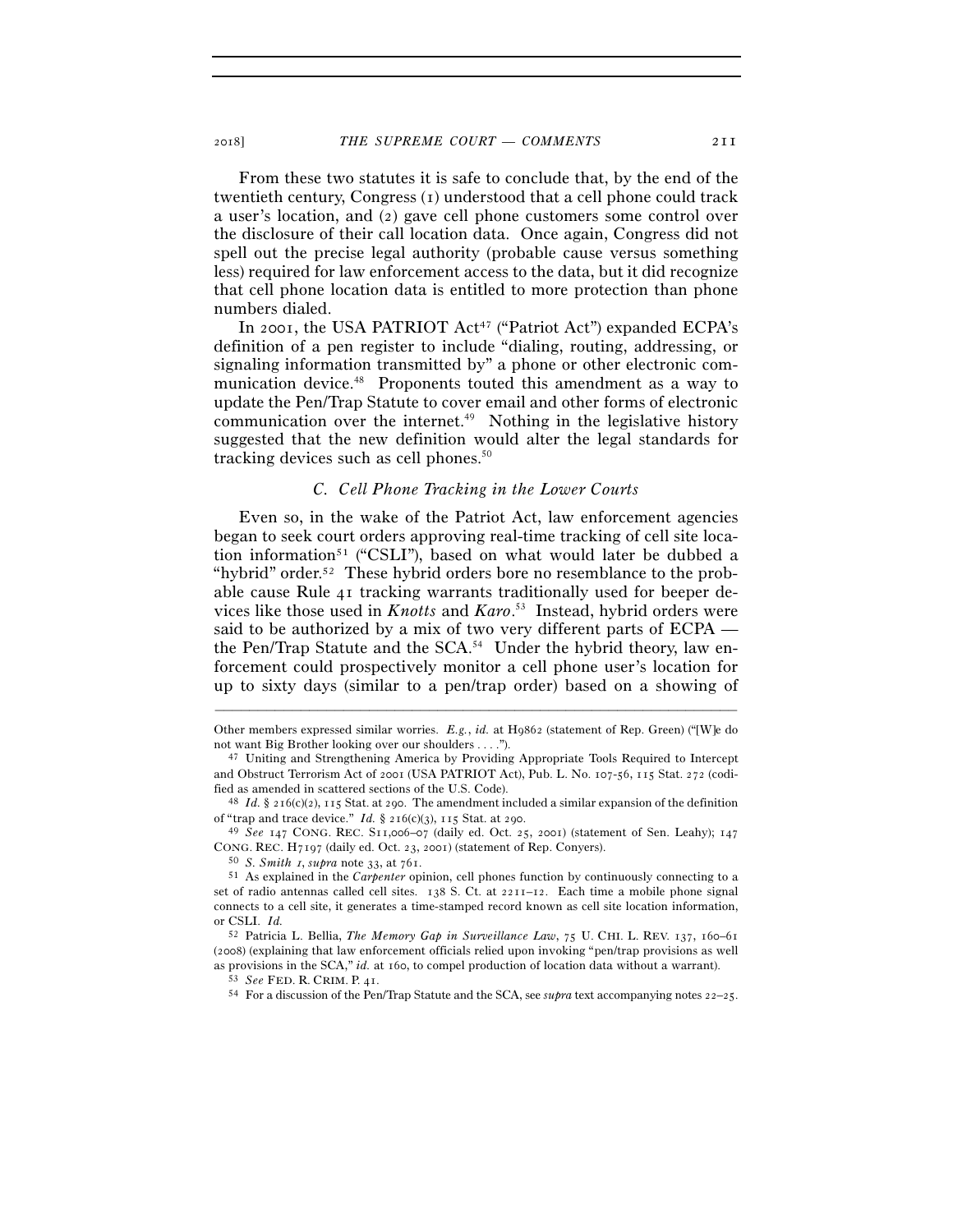specific and articulable facts (similar to a D order) rather than probable cause.55

According to law enforcement, then, cell phones were not subject to the statutory and constitutional constraints upon other location monitoring devices, like the beepers used in *Knotts* or *Karo*. Best of all, these devices were voluntarily carried by the targets themselves — installation was a simple matter of a few keystrokes or flipped switches at the provider's end, as opposed to surreptitious entry on private property at night.56

For several years, judges approved these novel hybrid orders without challenge. In the latter half of 2005, a handful of federal magistrate judges finally began to question the legal underpinnings of these tracking orders, as a matter of both statutory interpretation and constitutional law.<sup>57</sup> The nub of their concern was that nothing in ECPA or its amendments expressly authorized separate legal standards for tracking by cell phone.58 A cell phone easily fits within the technology-neutral definition in the Tracking Device Statute.59 According to these magistrate judges, if Congress had intended to create an entirely new regime of electronic surveillance by cell phone, it chose a perversely complicated way of going about it.60 One magistrate judge compared the hybrid theory to a

–––––––––––––––––––––––––––––––––––––––––––––––––––––––––––––

on the topic. Magistrate Judge Orenstein had issued a decision reaching the same conclusion two months earlier, but the government had not presented the hybrid argument in support of that application. *See Orenstein* 1, *supra* note 55, at 295–98. A comprehensive critique of the hybrid theory may be found at *In re Application of the U.S. for an Order Authorizing (*1*) Installation and Use of a Pen Register and Trap & Trace Device or Process, (*2*) Access to Customer Records, and (*3*) Cell Phone Tracking*, 441 F. Supp. 2d 816, 827–36 (S.D. Tex. <sup>2006</sup>). 58 *See, e.g.*, *S. Smith* 1, *supra* note 33, at 757 ("Because the government cannot demonstrate that

cell site tracking could never under any circumstance implicate Fourth Amendment privacy rights, there is no reason to treat cell phone tracking differently from other forms of tracking under 18 U.S.C. § 3117, which routinely require probable cause.").

<sup>59</sup> *See* 18 U.S.C. § 3117(b) (2012) ("As used in this section, the term 'tracking device' means an

electronic or mechanical device which permits the tracking of the movement of a person or object."). 60 *See, e.g.*, *Orenstein* 1, *supra* note 55, at 313–14 (concluding that allowing the government to "bypass the super-warrant requirement applicable to the interception of wire and electronic communications . . . by describing [them] as 'electronic storage' . . . would plainly frustrate the intent of Congress in enacting and repeatedly preserving" certain requirements of Title III of ECPA).

<sup>55</sup> *See, e.g.*, *In re* Application of the U.S. for an Order (1) Authorizing the Use of a Pen Register and a Trap & Trace Device & (2) Authorizing Release of Subscriber Info. and/or Cell Site Info., 396

F. Supp. 2d 294, 296–97 (E.D.N.Y. 2005) [hereinafter *Orenstein* 1]. 56 *See ECPA Reform and the Revolution in Location Based Technologies and Services: Hearing Before the Subcomm. on the Constitution, Civil Rights & Civil Liberties of the H. Comm. on the Judiciary*, 111th Cong. 30 (2010) (statement of Matt Blaze, Associate Professor, University of Pennsylvania) [hereinafter *June* 2010 *Location Hearing*] ("[T]he 'tracking device' is now a benign object already carried by the target — his or her own telephone."); Michael Isikoff, *FBI Tracks Suspects' Cell Phones Without a Warrant,* NEWSWEEK (Feb. 19, 2010, 7:00 PM), https://www.newsweek. com/fbi-tracks-suspects-cell-phones-without-warrant-75099 [https://perma.cc/S45X-9U9F] (describing Sprint's "dedicated website" allowing law enforcement to access location records "from their desks"). 57 *See, e.g.*, *S. Smith* 1, *supra* note 33, at 753–65. This was actually the second published opinion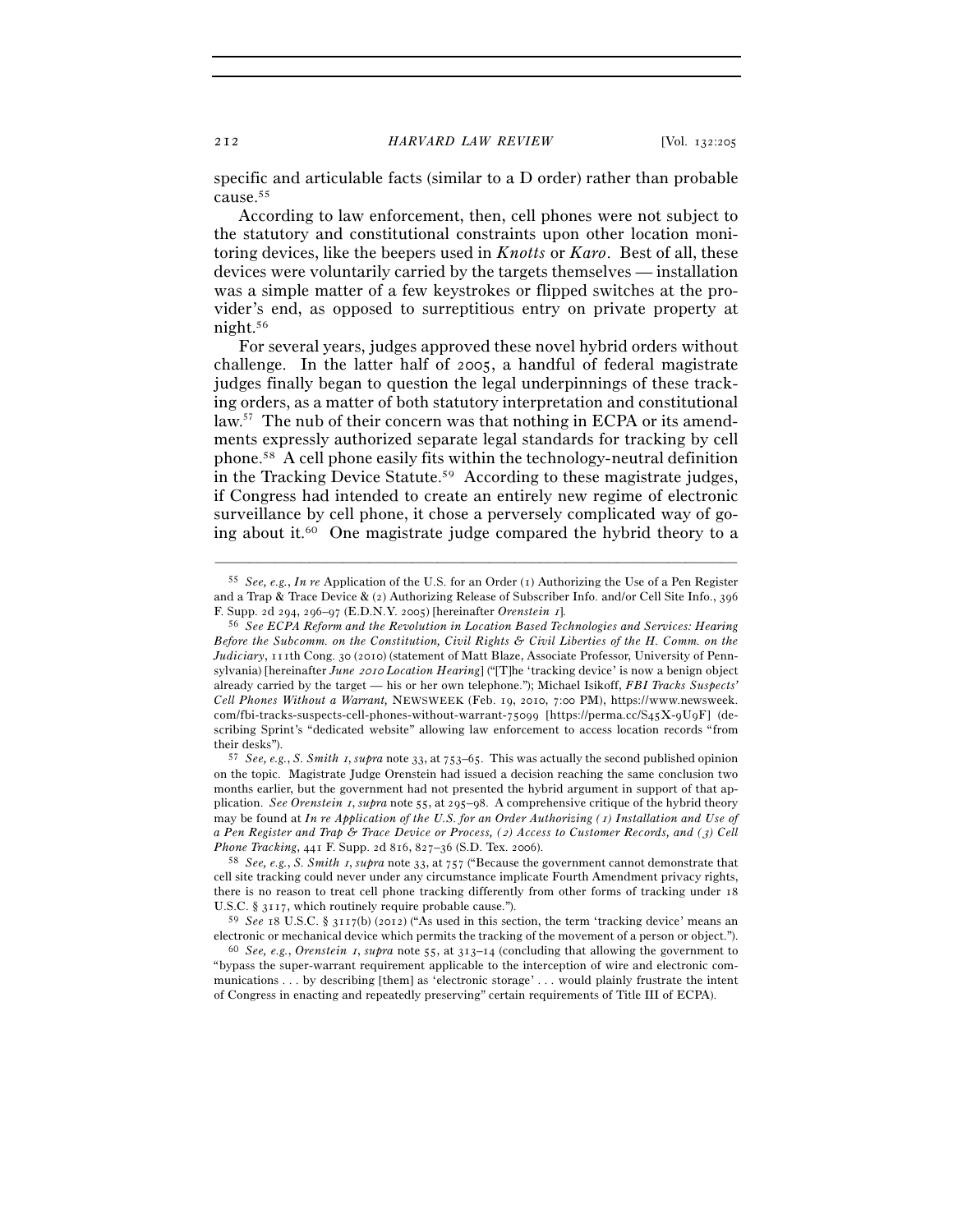"three-rail bank shot" that was little more than "a retrospective assemblage of disparate statutory parts to achieve a desired result.<sup> $n_{1}$ </sup> As he explained:

The most glaring difficulty in meshing these disparate statutory provisions is that with a single exception they do not cross-reference one another. . . . CALEA does refer to the Pen/Trap Statute, but only in the negative sense of disclaiming its applicability. Surely if these various statutory provisions were intended to give birth to a new breed of electronic surveillance, one would expect Congress to have openly acknowledged paternity somewhere along the way. $62$ 

Other magistrate judges (as well as a few district judges) soon began to weigh in with published decisions of their own. The government's hybrid theory was rejected by the majority of these cases, in various jurisdictions around the country.<sup>63</sup>

Instead of appealing these adverse magistrate judge rulings on prospective CSLI, the Department of Justice (DOJ) retreated from its stance on real-time precise tracking of cell phones via GPS or multiple celltower data. In such cases, the DOJ began seeking "precise location warrants" under Rule 41 based on probable cause.<sup>64</sup>

In practice this was not as big a retreat as might otherwise appear, because the government continued to request and receive limited CSLI data (that is, data from the single tower connecting the phone at the beginning and end of the call) as a customer record based on a D Order. In earlier years, providers maintained CSLI records for only a short period of time, usually a matter of weeks.<sup>65</sup> Fortunately for law enforcement, telecoms were now moving toward longer retention periods of a year or more, as companies saw the potential for huge profits by monetizing such location data, and the costs of data storage continued to plummet.66 Moreover, by invoking the mantle of business records,67 the

<sup>61</sup> *S. Smith* 1, *supra* note 33, at <sup>765</sup>. 62 *Id.* at <sup>764</sup>. 63 *June* 2010 *Location Hearing*, *supra* note 56, at 81, 93 Ex. B. Jurisdictions that rejected the hybrid theory included Brooklyn, Manhattan, Baltimore, Boston, Washington, D.C., Fort Wayne (Indiana), Milwaukee, Austin, Corpus Christi, Houston, Pittsburgh, and Puerto Rico. *Id.* at 93 Ex. B. 64 Even so, the government was careful not to describe these as tracking warrants, and avoided

using the standard tracking warrant application forms prescribed by the Administrative Office. *See, e.g.*, *In re* Application of the U.S. for an Order Authorizing Prospective & Continuous Release of Cell Site Location Records, 31 F. Supp. 3d 889, 899 n.51 (S.D. Tex. <sup>2014</sup>). 65 *See* Telephone Interview with Michael Sussman, Partner, Perkins Coie LLP; Albert Gidari,

Jr., Partner, Perkins Coie LLP; and Michael McAdoo, Dir., Law Enf't Compliance, T-Mobile USA,

Inc. (Feb. 7, <sup>2006</sup>). 66 *See June* 2010 *Location Hearing*, *supra* note 56, at 27–28 (statement of Matt Blaze, Associate Professor, University of Pennsylvania). 67 The government also began to expand the definition of historical CSLI, taking the view that

location data associated with cell phone use becomes a "record" for purposes of the SCA as soon as it is captured and digitally resides on the provider's system. *See Orenstein* 1, *supra* note 55, at 312.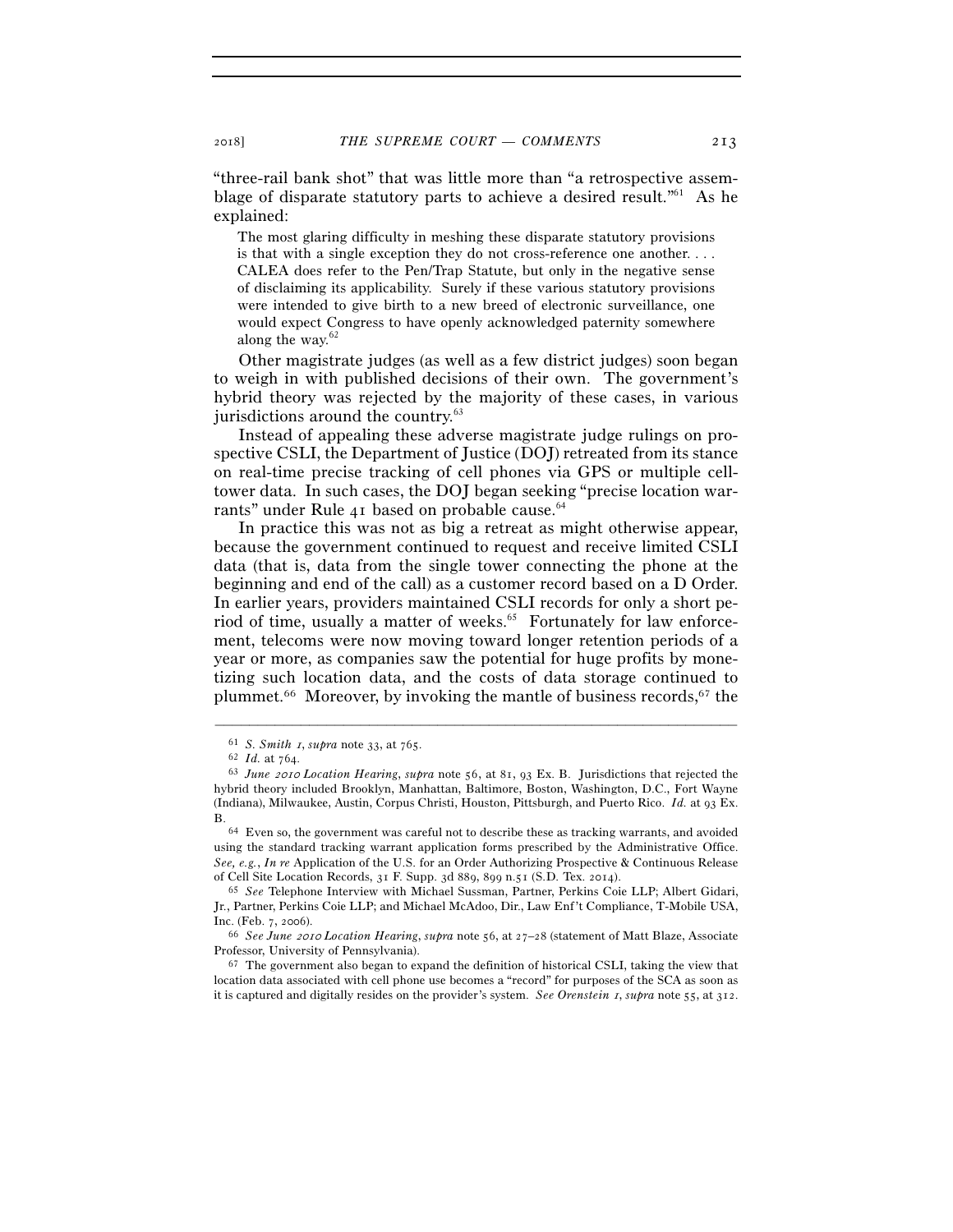## 214 *HARVARD LAW REVIEW* [Vol. 132:<sup>205</sup>

government could take advantage of the so-called "third party doctrine." Under a broad view of that doctrine, if a person knowingly and voluntarily provides information to a "third party" (for example, a bank or phone company), that person has no reasonable expectation of privacy in the information she has shared.68 Until *Carpenter*, that doctrine was the government's strongest legal argument against any Fourth Amendment protection for this tracking data.

One of the first opinions to challenge the acquisition of historical CSLI came in 2008. The Western District of Pennsylvania — in an opinion signed by all five magistrate judges — ruled that no form of historical cell site data was obtainable under a D Order, reasoning that ECPA's text and legislative history drew no "distinction between realtime ('prospective') and stored ('historic') cell-phone-derived movement/location information."69 The court rejected the application of the third party doctrine of *Smith v. Maryland* on the ground that the customer had not voluntarily and knowingly shared her CSLI with her provider and so had not assumed the risk of its disclosure.70

The government promptly appealed the district court order affirming this decision to the Third Circuit, marking the first time an appellate court considered law enforcement access to CSLI.71 However, that court dodged the constitutional issue. Construing the SCA, the court held that magistrate judges had discretionary authority to require a warrant for such data when necessary, but offered no guidance on exercising that discretion.<sup>72</sup>

In 2010, Magistrate Judge Orenstein, who had authored the very first cell site opinion,73 issued a new opinion rejecting an application for a D Order for historical cell site data,<sup>74</sup> relying on the recent decision of the

<sup>–––––––––––––––––––––––––––––––––––––––––––––––––––––––––––––</sup> This "instantaneous storage" theory effectively erases any meaningful distinction between prospective and historical CSLI. *Id.*

<sup>68</sup> *See* Smith v. Maryland, 442 U.S. 735, 743–44 (1979); United States v. Miller, 425 U.S. 435, <sup>443</sup> (<sup>1976</sup>). 69 *In re* Application of the U.S. for an Order Directing a Provider of Elec. Commc'n Serv. to

Disclose Records to the Gov't, 534 F. Supp. 2d 585, 601 (W.D. Pa. 2008) [hereinafter *Lenihan*] (writing on behalf of all magistrate judges in the district), *aff'd*, No. 07-524M, 2008 WL 4191511 (W.D. Pa. Sept. 10, 2008), *vacated*, 620 F.3d 304 (3d Cir. 2010).<br><sup>70</sup> *Id.* at 614–15.<br><sup>71</sup> In 2000, the D.C. Circuit affirmed an order of the FCC requiring that location data be in-

cluded within the CALEA assistance standard for telecom manufacturers. U.S. Telecom Ass'n v. FCC, 227 F.3d 450, 463–64 (D.C. Cir. 2000). The court did not address the question of the legal standard for government access to that data. *See id.* For an interesting overview of the lengthy CALEA standards process from the providers' perspective, see Albert Gidari, Jr., Keynote Address, Companies Caught in the Middle, 41 U.S.F. L. REV. 535 (2007).<br>
<sup>72</sup> 620 F.3d at 319.<br>
<sup>73</sup> *See supra* note 57.<br>
<sup>74</sup> *In re* Application of the U.S. for an Order Authorizing the Release of Historical Cell-Site

Info., 736 F. Supp. 2d 578, 589 (E.D.N.Y. 2010) [hereinafter *Orenstein* 2] (unpublished order noting written opinion to follow), *rev'd*, No. 10-MC-0550 (E.D.N.Y. Nov. 29, 2010).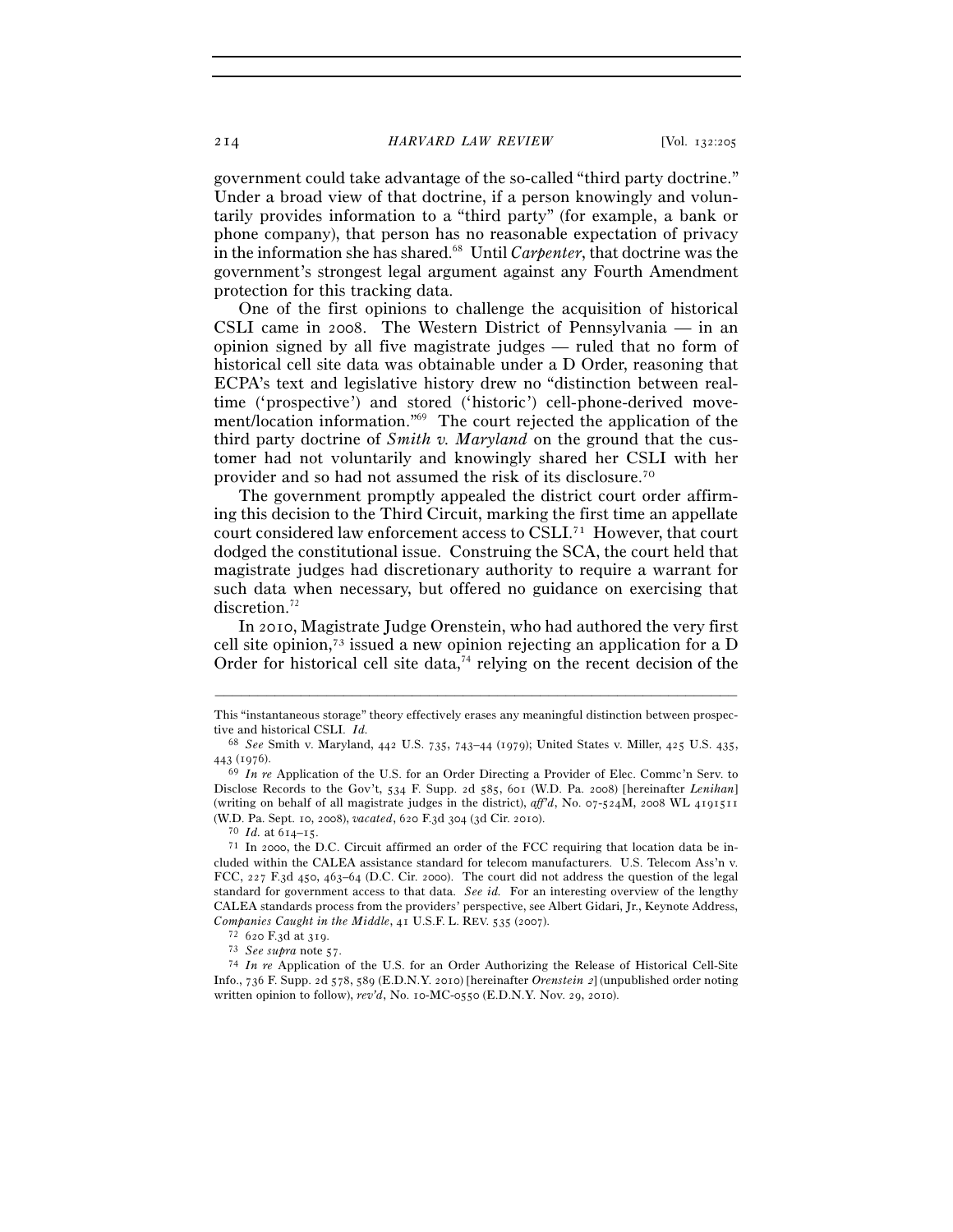D.C. Circuit in *United States v. Maynard*. 75 Judge Orenstein agreed with *Maynard*'s conclusion "that people in this country have a reasonable expectation of privacy in their movements over extended periods of time."76 A few months later, a Houston magistrate judge, one of the authors of this Comment, issued an opinion reaching the same result, relying not only upon the prolonged surveillance doctrine of *Maynard* but also upon recent advances in the precision of location-based technology.77 Such advances made it inevitable that cell site data would reveal nonpublic information from inside a home or other constitutionally protected space, in violation of the tracking device ruling in *United*  States v. Karo.<sup>78</sup> The government appealed to the Fifth Circuit.

Directly confronting the Fourth Amendment question, the Fifth Circuit held that orders for historical cell records under the SCA did not "categorically" violate the Fourth Amendment.<sup>79</sup> The panel majority reasoned that cell site records were ordinary business records in which the customer had no reasonable expectation of privacy, explicitly relying upon the third party doctrine of *United States v. Miller<sup>80</sup>* and Smith v. Maryland.<sup>81</sup> In *Miller*, the Supreme Court had found no Fourth Amendment search when the government subpoenaed the defendant's bank records, including his deposit slips, transaction statements, and check copies stored by his bank.82 Similarly, the *Smith* Court found no Fourth Amendment search when the government had the phone company install a pen register to obtain a paper record of the telephone numbers that Smith dialed when placing telephone calls from his landline phone.<sup>83</sup>

<sup>75</sup> 615 F.3d 544 (D.C. Cir. 2010). This decision was ultimately taken to the Supreme Court in *United States v. Jones*, 565 U.S. 400 (2012), which affirmed on different grounds. Across two concurring opinions, five Justices agreed with the lower court's reasoning that GPS monitoring of a vehicle's movements over twenty-eight days impinges on a reasonable expectation of privacy, even if those movements were disclosed to the public at large. *Id.* at 430 (Alito, J., concurring in the

judgment); *id.* at <sup>415</sup> (Sotomayor, J., concurring). 76 *Orenstein* 2, *supra* note 74, at 593; *see also* Orin Kerr, *Fourth Amendment Stunner: Judge Rules that Cell-Site Data Protected by Fourth Amendment Warrant Requirement*, VOLOKH CONSPIRACY (Aug. 31, 2010, 2:46 AM), http://volokh.com/2010/08/31/fourth-amendment-stunnerjudge-rules-that-cell-site-data-protected-by-fourth-amendment-warrant-requirement/ [https://perma.cc/ <sup>3</sup>FTR-CV<sup>8</sup>Q]. No appeal was taken from this decision. 77 *In re* Application of the U.S. for Historical Cell Site Data, 747 F. Supp. 2d 827, 835–40 (S.D.

Tex. 2010), *vacated*, 724 F.3d 600 (5th Cir. 2013) [hereinafter *S. Smith* 2]. 78 *Id.* at 836–37. District Judge Hughes affirmed the decision. *In re Application of the U.S. for* 

*Historical Cell Site Data*,  $724$  F.3d at  $602-03$ .<br><sup>79</sup> In re Application of the U.S. for Historical Cell Site Data,  $724$  F.3d at  $615$ .<br><sup>80</sup> 425 U.S. 435, 443 (1976).<br><sup>81</sup> 442 U.S. 735, 743–44 (1979); see In re Applic F.3d at 611–<sup>15</sup>. 82 *Miller*, 425 U.S. at 437–<sup>38</sup>. 83 *Smith*, 442 U.S. at 737, 745–46.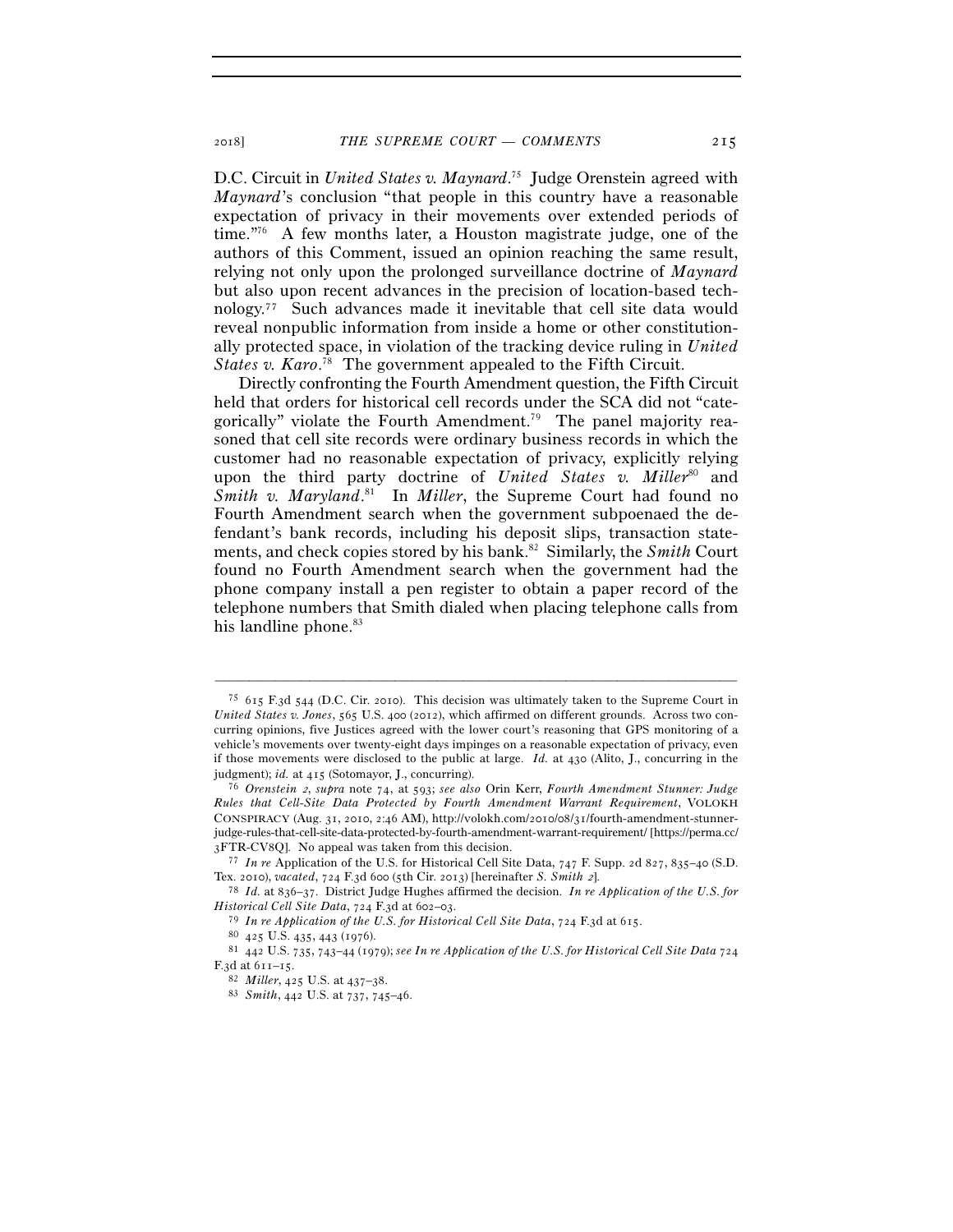#### 216 *HARVARD LAW REVIEW* [Vol. 132:<sup>205</sup>

Other circuits soon followed the Fifth Circuit's lead in finding no reasonable expectation of privacy in cell site location records.<sup>84</sup> Unlike the Fifth Circuit decision, which arose from a magistrate judge's denial of the initial application, each of the later circuit cases arose in the context of a motion to suppress CSLI and related evidence at trial.85 Like the Fifth Circuit,86 each court assumed that the SCA authorized the production of the cell phone user's call location data,87 and ignored the statutory protections for such data contained in CALEA and WCPSA. Despite a smattering of dissenting opinions,<sup>88</sup> each court ultimately sided with the Fifth Circuit by deciding that the third party rule of *Smith* and *Miller* applied to cell site data and compelled a rejection of the Fourth Amendment claim.89 In the summer of 2017, despite the lack of a circuit split on the Fourth Amendment question, the Supreme Court granted certiorari to review the Sixth Circuit decision in *Carpenter v. United States*. 90

## II. THE DECISION

*Carpenter* is the latest in a trilogy of decisions in which the Supreme Court has finally begun to confront modern surveillance tools used by law enforcement. The first of these was the 2012 decision in *United States v. Jones*. FBI agents had installed a GPS tracking device on the defendant's vehicle and remotely monitored the vehicle's movements for twenty-eight days.<sup>91</sup> Writing for the Court, Justice Scalia found the installation and use of the device to be a Fourth Amendment search based on the government's physical trespass of the vehicle.<sup>92</sup> At the same time, five Justices agreed that surreptitious long-term monitoring of the vehicle also impinged on reasonable expectations of privacy, even if those movements were in public view.<sup>93</sup> In 2014, in *Riley v. California*,<sup>94</sup> the Court considered the warrantless search of a cell phone incident to an

<sup>84</sup> *See* United States v. Thompson, 866 F.3d 1149, 1160 (10th Cir. 2017); United States v. Graham, 824 F.3d 421, 427 (4th Cir. 2016) (en banc); United States v. Carpenter, 819 F.3d 880, 890 (6th Cir.

<sup>2016</sup>), *rev'd*, 138 S. Ct. 2206; United States v. Davis, 785 F.3d 498, 517 (11th Cir. <sup>2015</sup>) (en banc). 85 *Carpenter*, 819 F.3d at 884; United States v. Graham, 796 F.3d 332, 341 (4th Cir. 2015), *rev'd* 

en banc, 824 F.3d 421; Davis, 785 F.3d at 500.<br>
<sup>86</sup> In re Application of the U.S. for Historical Cell Site Data, 724 F.3d 600, 606 (5th Cir. 2013).<br>
<sup>87</sup> See Thompson, 866 F.3d at 1152; Graham, 824 F.3d at 437; Carpenter

<sup>&</sup>lt;sup>88</sup> Graham, 824 F.3d at 441 (Wynn, J., dissenting in part and concurring in the judgment); *Davis*, 785 F.3d at 533 (Martin, J., dissenting).

<sup>785</sup> F.3d at <sup>533</sup> (Martin, J., dissenting). 89 *See Thompson*, 866 F.3d at 1158; *Graham*, 824 F.3d at 427; *Carpenter*, 819 F.3d at 887; *Davis*, 785 F.3d at 511–13.<br>
90 Carpenter v. United States, 137 S. Ct. 2211 (2017) (mem.).<br>
91 United States v. Jones, 565 U.S. 400, 403 (2012).<br>
92 *Id.* at 404–05.<br>
93 *See id.* at 415 (Sotomayor, J., concurring); *id.* at 430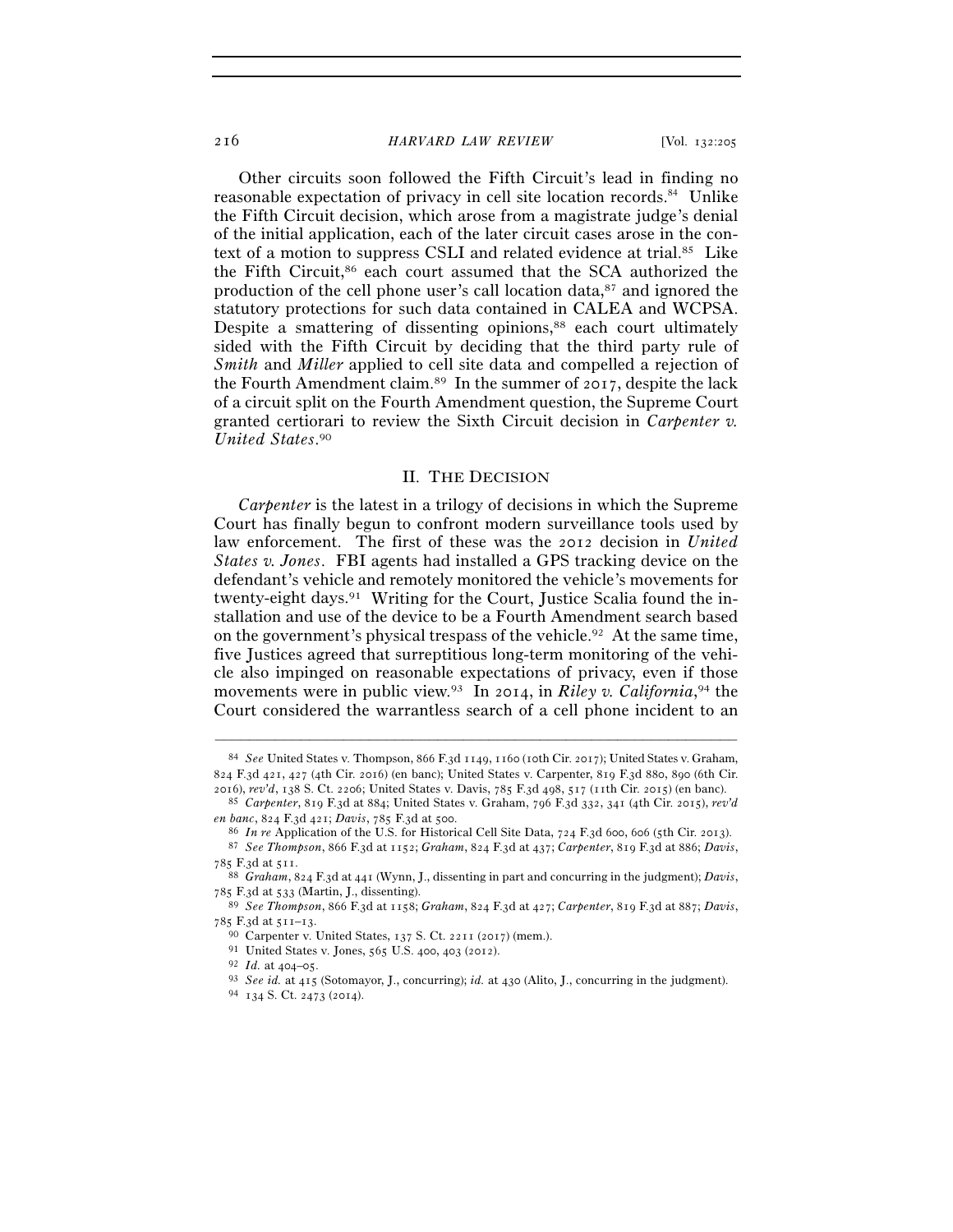arrest.95 Recognizing that the cell phone is a unique device with a vast store of sensitive information, the Court unanimously held that police officers generally must obtain a warrant before searching the contents of a phone.96 In *Carpenter*, the Court was faced with a blend of those two cases — long-term surreptitious tracking (*Jones*) by a uniquely powerful device (*Riley*) capable of near-perfect surveillance.

## *A. Overview*

In 2011, several RadioShack and T-Mobile stores were robbed in Ohio and Michigan.97 Police arrested four men suspected of participating in those robberies.98 From one of those suspects, the police learned of several more accomplices and their cell phone numbers.99 With that information, prosecutors obtained two court orders for location tracking data from the cell phones of several suspects, including Timothy Carpenter.100 One order sought records for 152 days of calls but yielded records spanning 127 days from MetroPCS.101 The second order requested seven days of records but yielded data for two days from Sprint.102 Together, the data furnished prosecutors with "12,898 location points cataloging Carpenter's movements — an average of 101 data points per day."103

Before trial, Carpenter moved to suppress that cell site data.104 Carpenter had argued that the collection of this data was a search under the Fourth Amendment and that therefore the police were required to obtain a warrant based on probable cause, whereas they had merely satisfied the "reasonable grounds" standard of a D Order under the SCA.105 This argument was rejected, and Carpenter was ultimately convicted and sentenced to over 100 years for robbery and firearms offenses.106

On appeal, the Sixth Circuit affirmed, holding that Carpenter lacked a reasonable expectation of privacy in his cell phone location data be-

<sup>95</sup> *Id.* at <sup>2484</sup>. 96 *Id.* at 2494–<sup>95</sup>. 97 *Carpenter*, 138 S. Ct. at <sup>2212</sup>. 98 *Id.*

<sup>99</sup> *Id.*

<sup>100</sup> *Id.* 101 *Id.*

<sup>102</sup> *Id.*

<sup>103</sup> *Id.*; *see also* Stephen E. Henderson, Carpenter v. United States *and the Fourth Amendment: The Best Way Forward*, 26 WM. & MARY BILL RTS. J. 495, 496–502 (2017) (providing background on the decision and an explanation of the way the providers gathered Carpenter's CSLI).

<sup>104</sup> *Carpenter*, 138 S. Ct. at <sup>2212</sup>. 105 *Id.*; *see also* Brief for Petitioner at 47–48, *Carpenter*, 138 S. Ct. 2206 (No. 16-402); *supra* text accompanying note <sup>24</sup> (quoting the D Order standard). 106 *Carpenter*, 138 S. Ct. at 2213.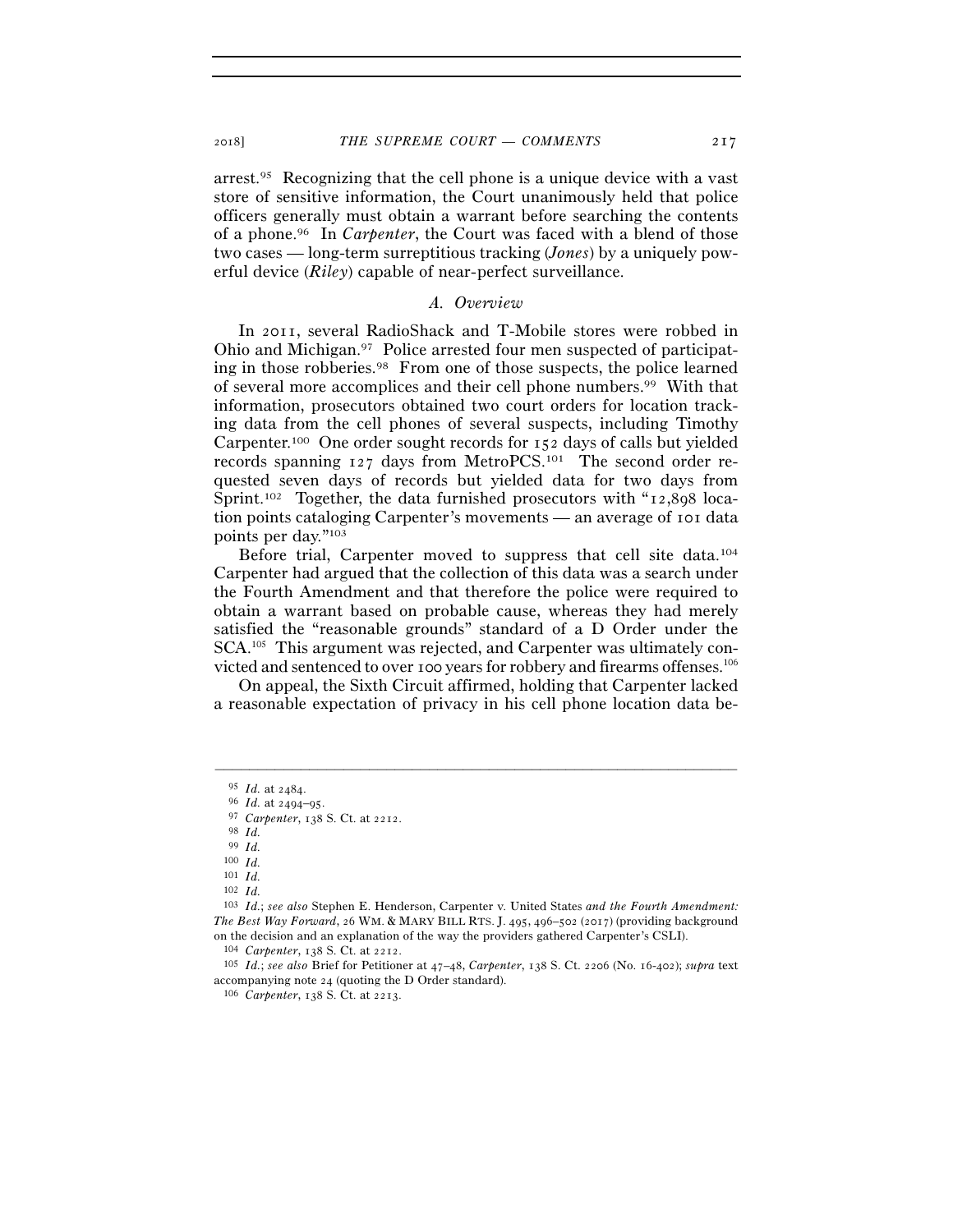cause it was noncontent information that he had shared with his wireless carriers.107

Writing for the Supreme Court in a 5–4 decision, Chief Justice Roberts held the acquisition of CSLI to be a search under the "reasonable expectation of privacy" doctrine.108 The Chief Justice applied the test articulated in *Katz v. United States*, 109 under which a government official conducts a Fourth Amendment search when the official intrudes into a "private sphere" in which "an individual 'seeks to preserve something as private,' and his expectation of privacy is 'one that society is prepared to recognize as reasonable.'"110 In addition, the majority found that cell site records, due to their unique and revealing nature, were not subject to the third party doctrine of *Smith* and *Miller*. 111

After finding a Fourth Amendment search, the Court quickly dispatched the warrant question. Reaffirming the warrant requirement as the default rule for a Fourth Amendment search,<sup>112</sup> the Court clarified that reasonableness requires a warrant or a warrant exception for law enforcement searches to uncover evidence of crimes.<sup>113</sup>

Chief Justice Roberts's opinion attracted enough votes — from Justices Ginsburg, Breyer, Sotomayor, and Kagan — to achieve a majority.<sup>114</sup> But the case also generated four separate dissents.<sup>115</sup> Justice Kennedy dissented on the ground that CSLI should fall within the scope of the third party doctrine.116 He argued that the majority had drawn an "illogical" distinction between CSLI and other phone or credit card records.117 Justice Alito dissented on the ground that CSLI acquisition may be compelled by a subpoena subject to relevance review.<sup>118</sup> Justice Thomas's dissent rejected the *Katz* test as inconsistent with the Fourth Amendment, properly understood, and found that Carpenter lacked a claim under a strictly property-based approach.119 Justice Gorsuch stood completely alone, neither joining the other dissenters nor having

<sup>&</sup>lt;sup>107</sup> United States v. Carpenter, 819 F.3d 88o, 886–90 (6th Cir. 2016).<br>
<sup>108</sup> Carpenter, 138 S. Ct. at 2222–23.<br>
<sup>109</sup> 389 U.S. 347 (1967).<br>
<sup>109</sup> 280 U.S. 347 (1967). %) (quoting Smith v. Maryland, 442 U.S. 735, 740 (1979)).<br><sup>111</sup> *Id.* at 2217.<br><sup>112</sup> *Id.* at 2221.<br><sup>113</sup> *Id.* This holding clearly signals the answer to the question left open in *Jones*, which failed to

specify the procedure required for GPS tracking searches. The answer is the same as in *Riley*: get a warrant. *See Carpenter*, 138 S. Ct. at 2215, 2217 (approving of the *Jones* concurrences' assertions that long-term GPS monitoring of public movements impinges on expectations of privacy, which would make a warrant necessary).

<sup>114</sup> *Id.* at <sup>2211</sup>. 115 *Id.*

<sup>116</sup> *Id.* at 2223–<sup>24</sup> (Kennedy, J., dissenting). 117 *Id.* at <sup>2224</sup>. 118 *See id.* at <sup>2255</sup> (Alito, J., dissenting). 119 *See id.* at 2235–36 (Thomas, J., dissenting).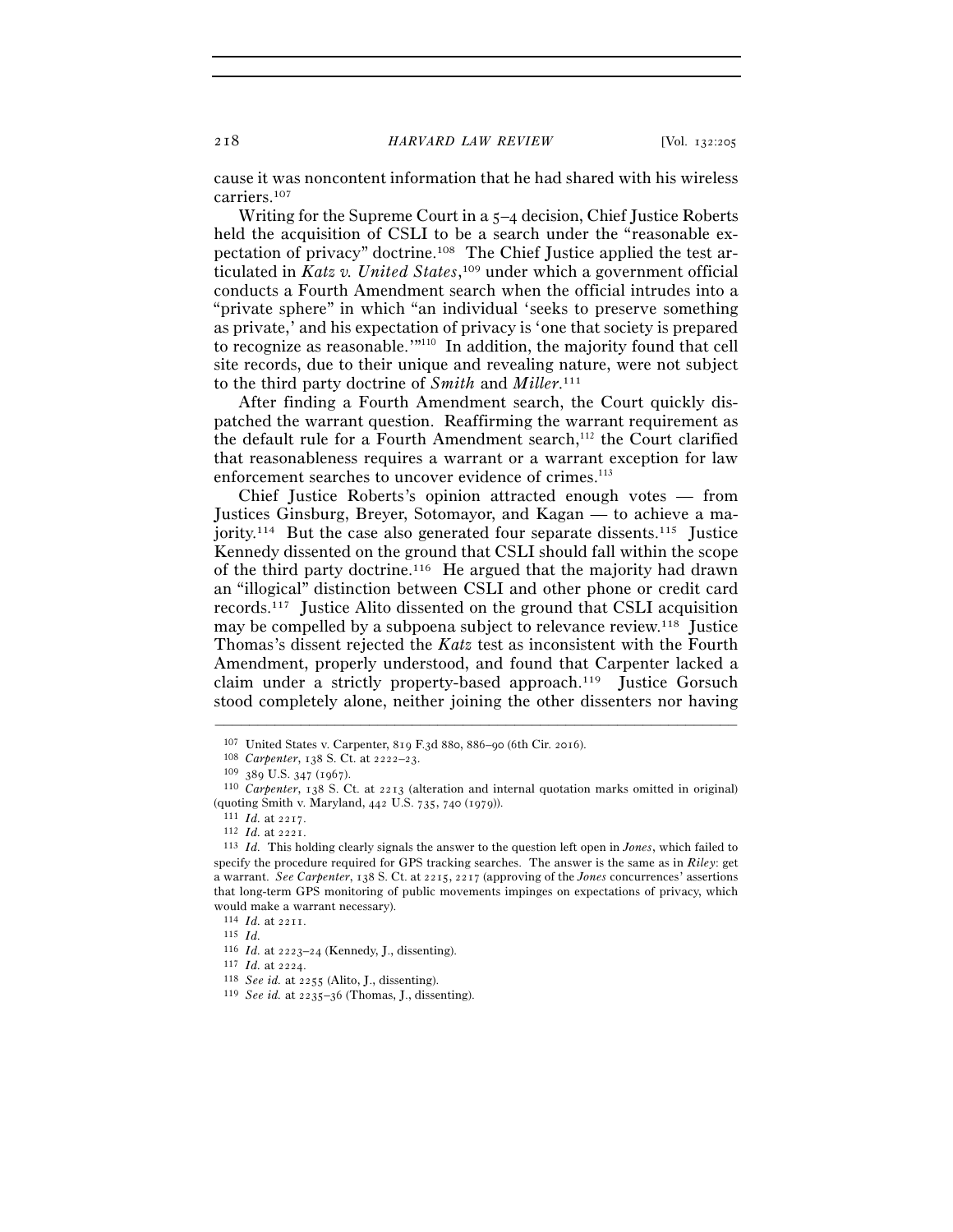them join him. He rejected both the third party doctrine and the *Katz* approach; however, he was openly sympathetic to a property-based argument for Fourth Amendment protection based on the WCPSA, but found the argument had been forfeited due to insufficient development in the courts below.120

# *B. The Multifactor Analysis*

In adding flesh to the bones of the reasonable expectation of privacy test, the majority evaluated several factors of CSLI acquisition to determine whether CSLI acquisition is a search under the Fourth Amendment.<sup>121</sup> The Court included in its multifactor analysis several familiar factors that courts had used to decide Fourth Amendment requirements applicable to such surveillance techniques as bugging, wiretaps, video surveillance, and email acquisitions.122 In those cases, courts inquired whether the technique was (1) *hidden*, (2) *continuous*, (3) *indiscriminate*, and (4) *intrusive*. 123 Although the Court did not list these four factors explicitly, they were clearly central to its holding, together with the expense and effort required to compile the data.<sup>124</sup>

<sup>1</sup>*. Hidden. —* The Court expressed concern over this feature of CSLI acquisition, declaring that government access to CSLI contravenes society's expectation "that law enforcement agents and others would not . . . *secretly* monitor and catalogue" a person's every movement.<sup>125</sup> Hidden surveillance requires procedural hurdles to keep it in check because it lacks the safeguards that exposure provides to more public forms of surveillance.<sup>126</sup>

<sup>2</sup>*. Continuous. —* The Court then called attention to the continuity of CSLI acquisition, explaining that the retrospective nature of CSLI permits the government to "travel back in time to retrace a person's

<sup>120</sup> *See id.* at 2264, 2267–68, <sup>2272</sup> (Gorsuch, J., dissenting). 121 *See id.* at 2234 (Kennedy, J., dissenting) (recognizing that the majority conducted a "multifactor analysis"). The majority recognized that individuals do have a reasonable expectation of privacy in CSLI despite disclosure to a third party, whereas in *Smith* and *Miller* no reasonable expectation of privacy existed. *See id.* at 2216–<sup>17</sup> (majority opinion). 122 *See id.* at 2216–20; *see also* Susan Freiwald, *Cell Phone Location Data and the Fourth Amend-*

*ment: A Question of Law, Not Fact*, 70 MD. L. REV. 681, 745–46 (<sup>2011</sup>). 123 *See* Susan Freiwald, *First Principles of Communications Privacy*, 2007 STAN. TECH. L. REV.

<sup>3</sup>, 5 n.20, 15–18 (describing these four principles and collecting cases illustrating their importance to appellate courts).

<sup>124</sup> *See Carpenter*, 138 S. Ct. at 2215–16; *see also* Kevin S. Bankston & Ashkan Soltani, *Tiny Constables and the Cost of Surveillance: Making Cents out of* United States v. Jones, 123 YALE L.J. ONLINE <sup>335</sup>, 348–49 (<sup>2014</sup>). 125 *Carpenter*, 138 S. Ct. at 2217 (emphasis added) (quoting United States v. Jones, 565 U.S. 400,

<sup>430</sup> (<sup>2012</sup>) (Alito, J., concurring in the judgment)). 126 *See, e.g.*, Berger v. New York, 388 U.S. 41, 56, 60 (1967).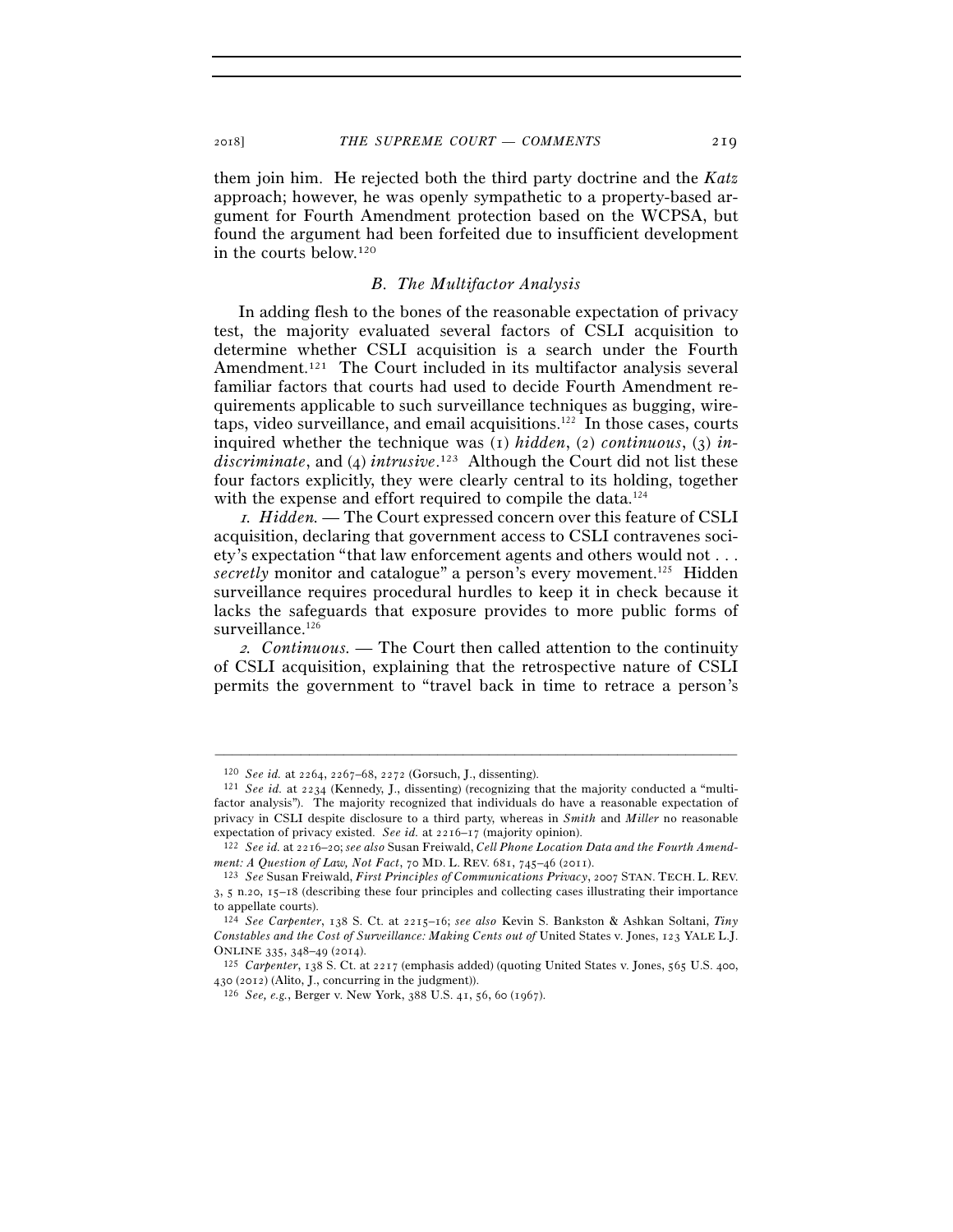whereabouts" for the amount of time the providers retain the records.<sup>127</sup> The suspect "has effectively been tailed every moment of every day for five years."128

3*. Indiscriminate. —* The Court described acquired CSLI as "allencompassing," which raises the risk that nonincriminating information about the subject or others will be revealed.<sup>129</sup> In fact, location information "is continually logged for all of the 400 million devices in the United States — not just those belonging to persons who might happen to come under investigation."130 That poses the danger of government fishing expeditions through databases, just as the British had threatened the security of the Founders with the abusive general warrants and writs of assistance that originally inspired the Fourth Amendment.<sup>131</sup>

<sup>4</sup>*. Intrusive. —* The Court's biggest concern was the intrusiveness of CSLI disclosure. The method furnishes "an intimate window into a person's life,"132 as well as "deeply revealing"133 information about families, politics, religion, health, professions, and sex partners.<sup>134</sup> Relying on statistics about how Americans use their cell phones, the Court compared tracking a cell phone to attaching an ankle monitor to the user of the phone. $135$ 

<sup>5</sup>*. Expense and efficiency. —* The fact that it is so cheap and efficient to obtain CSLI means that with a short amount of time and limited resources, law enforcement may acquire a tremendous amount of information that, using more traditional techniques, would have taken much longer and cost much more to acquire. In effect, the new method dispenses with friction as a source of privacy protection.136 It also illus-

<sup>–––––––––––––––––––––––––––––––––––––––––––––––––––––––––––––</sup> <sup>127</sup> *Carpenter*, 138 S. Ct. at 2218; *see also S. Smith* 2, *supra* note 77, at 839–40; Freiwald, *supra* note 122, at 738–40.<br><sup>128</sup> *Carpenter*, 138 S. Ct. at 2218. Five years is a reference to the providers' data retention period.

 $Id.$ <sup>129</sup>  $Id.$  at 2217.

<sup>129</sup> *Id.* at <sup>2217</sup>. 130 *Id.* at 2218 (noting further that "this newfound tracking capacity runs against everyone"); *see id.* (noting that, should the Court adopt the Government's view, "[o]nly the few without cell phones could escape this tireless and absolute surveillance"); *id.* at 2219 (noting that CSLI tracking is possible "of not only Carpenter's location but also everyone else's").

<sup>131</sup> *See* Henry F. Fradella et al., *Quantifying* Katz*: Empirically Measuring "Reasonable Expectations of Privacy" in the Fourth Amendment Context*, 38 AM. J. CRIM. L. 289, 326–27 (2011). Note that while the Court referenced the need to be mindful of "Founding-era understandings" of the Fourth Amendment, *Carpenter*, 138 S. Ct. at 2214, a discussion of surveillance practices in the Founding era is entirely lacking from the majority's opinion.<br> $132$  Carpenter, 138 S. Ct. at 2217.

<sup>&</sup>lt;sup>133</sup> *Id.* at 2223.<br><sup>134</sup> *Id.* at 2217.<br><sup>135</sup> *Id.* at 2218.<br><sup>135</sup> *See* Bankston & Soltani, *supra* note 124, at 337; Woodrow Hartzog & Evan Selinger, *Surveillance as Loss of Obscurity*, 72 WASH. & LEE L. REV. 1343, 1345 (2015).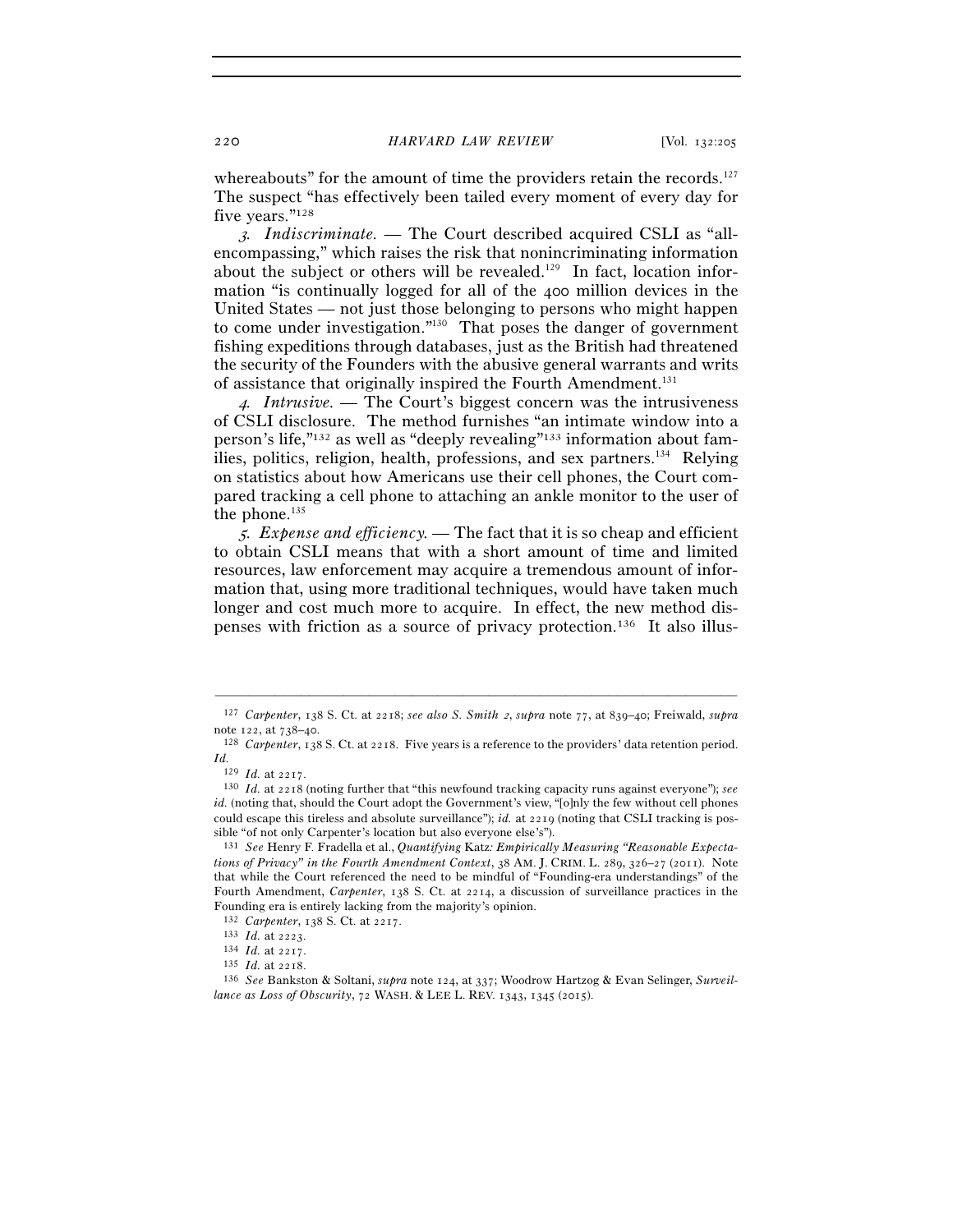trates, as in *Riley*, how a quantitative difference can become a qualitative difference with new technology.<sup>137</sup> The difference in the power of the surveillance simply cannot be ignored. The Court evinced concern about these realities when it described CSLI as "remarkably easy, cheap, and efficient compared to traditional investigative tools."138

In sum, the Court seized upon both the sensitivity of CSLI and the problematic nature of the method by which law enforcement agencies acquire it.139 Those complementary rationales mean that focusing only on the nature of the records themselves misses an essential part of the Court's analysis. The majority held that the Fourth Amendment is implicated not only because CSLI is too revealing but also because, when agents acquire CSLI, either by working with the providers *or by using their own devices*, they achieve surveillance that is "near perfect" due to its hidden, continuous, and indiscriminate nature.140 The *Carpenter* Court generalized a reasonable expectation of privacy in "the whole of [a person's] physical movements"<sup>141</sup> and held that law enforcement agents intrude on those expectations when they secretly monitor and catalogue an individual's "every single movement" by acquiring CSLI.142

Justice Harlan, the author of the concurrence in *Katz* that established the reasonable expectation of privacy test, $143$  recognized the truth: the *Katz* test requires judges to make a normative judgment about what should be private. $144$  According to Justice Harlan, "[t]he critical question . . . is whether under our system of government, as reflected in the Constitution, we *should* impose on our citizens the risks of the electronic

<sup>137</sup> *See* Riley v. California, 134 S. Ct. 2473, 2489–91 (<sup>2014</sup>). 138 *Carpenter*, 138 S. Ct. at <sup>2218</sup>. 139 *Cf.* David Gray & Danielle Citron, *The Right to Quantitative Privacy*, 98 MINN. L. REV. 62, 71–72 (2013) (advocating a focus on the method of surveillance in determining Fourth Amendment constraints).

<sup>140</sup> *Carpenter*, 138 S. Ct. at <sup>2218</sup>. 141 *Id.* at <sup>2217</sup>. 142 *Id.* (quoting United States v. Jones, 565 U.S. 400, 430 (2012) (Alito, J., concurring in the judgment)); *see also id.* at 2219 ("Accordingly, when the Government accessed CSLI from the wireless carriers, it invaded Carpenter's reasonable expectation of privacy in the whole of his physical movements.").

<sup>143</sup> *See* Katz v. United States, 389 U.S. 347, 360–62 (<sup>1967</sup>) (Harlan, J., concurring). 144 United States v. White, <sup>401</sup> U.S. 745, 786 (1971) (Harlan, J., dissenting); *see also* Henderson, *supra* note 103, at 515–17; Susan N. Herman, *The USA PATRIOT Act and the Submajoritarian Fourth Amendment*, 41 HARV. C.R.-C.L. L. REV. 67, 110–11 (2006); Richards, *supra* note 2, at 1487– 88. The Court had implicitly recognized as much when it later described *Katz* as having turned on the defendant's *justifiable reliance* on the privacy of the public telephone booth from which he placed his calls. *See* Kyllo v. United States, 533 U.S. 27, 33–34 (2001); *see also* United States v. Warshak, 631 F.3d 266, 285–86 (6th Cir. 2010) (using normative language in finding an email acquisition a Fourth Amendment search).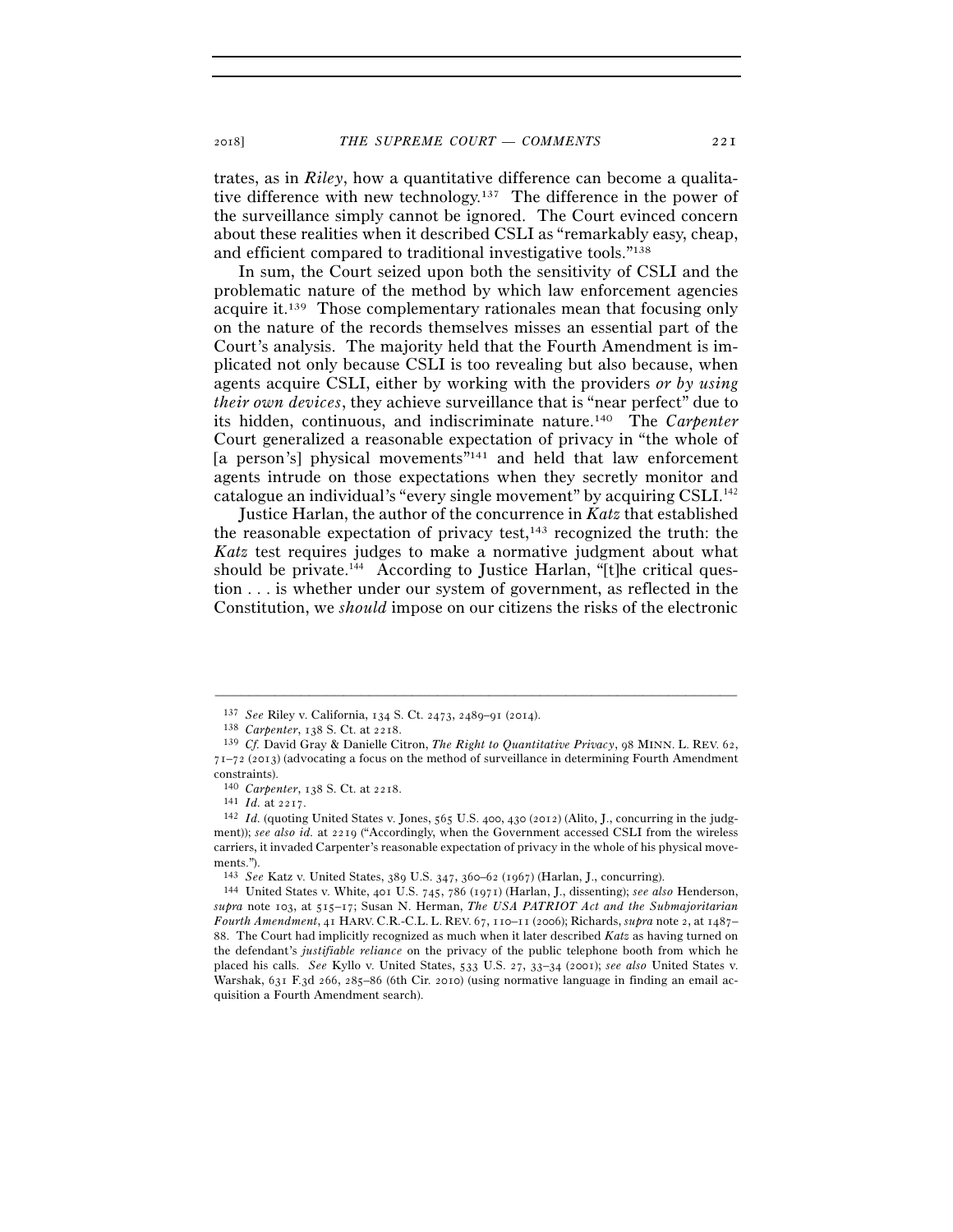listener or observer without at least the protection of a warrant requirement."145 The *Carpenter* Court fully embraced the normative approach of *Katz*. 146

# *C. Rubrics Not Taken*

At the beginning of the majority opinion, Chief Justice Roberts acknowledged that "no single rubric definitively resolves which expectations of privacy are entitled to protection."147 This was perhaps a tacit recognition that the *Katz* test provides little to tether an inquiry, as Justice Gorsuch lamented in his dissent.148

The multifactor analysis provides a framework for what to consider when applying the reasonable expectation of privacy test, but the approach nonetheless depends upon the Justices' own views about the nature of the surveillance method. That is a normative approach, rather than one that would ground a reasonable expectation of privacy analysis on positive law reflected elsewhere,<sup>149</sup> or empirical studies of people's actual expectations.150 It is also not an originalist one, as Justice Thomas would have preferred.<sup>151</sup> Nor is it a textual approach that insists that the interest intruded upon be one of the categories explicitly mentioned in the Fourth Amendment. In *Jones*, the Court had found a physical intrusion on an "effect," the car.<sup>152</sup> Another mode of analysis not followed was the public versus private space distinction that had proven decisive in *Karo*; 153 indeed, *Karo* was not even cited by the majority.

<sup>145</sup> *White*, 401 U.S. at 786 (emphasis added); *see also* Anthony G. Amsterdam, *Perspectives on the Fourth Amendment*, 58 MINN. L. REV. 349, 403 (1974) ("The ultimate question . . . is a value judgment.").

<sup>146</sup> *See Carpenter*, 138 S. Ct. at <sup>2217</sup>. 147 *Id.* at 2213–<sup>14</sup>. 148 *Id.* at 2264–66 (Gorsuch, J., dissenting). Many critics have complained about the circularity of the *Katz* approach, which requires courts to determine reasonable expectations of privacy based on what is reasonable. *See, e.g.*, *Kyllo*, 533 U.S. at 34 (listing a number of sources that criticize the *Katz* test as circular). 149 *See, e.g.*, Wireless Communication and Public Safety Act of 1999, Pub. L. No. 106-81, <sup>113</sup>

Stat. 1286 (codified as amended at scattered sections of <sup>47</sup> U.S.C.). 150 *See, e.g.*, Christopher Slobogin & Joseph E. Schumacher, *Reasonable Expectations of Privacy* 

*and Autonomy in Fourth Amendment Cases: An Empirical Look at "Understandings Recognized and Permitted by Society*,*"* 42 DUKE L.J. 727, 732, 740–42 (1993); Fradella et al., *supra* note 131, at 343–<sup>71</sup>. 151 *See Carpenter*, 138 S. Ct at 2236–44 (Thomas, J., dissenting); *id.* at 2247 (Alito, J., dissenting);

*see also* Herman, *supra* note 144, at 123–24 (discussing how Justice Scalia adopted an originalist approach in *Kyllo* to find thermal imaging of a home to be a Fourth Amendment search). 152 United States v. Jones, <sup>565</sup> U.S. 400, 404 (2012). The *Jones* Court recognized that nontres-

passory acquisitions of location data would involve a *Katz* analysis, but it put off conducting that analysis and the "thorny problems," *id.* at 412, associated with it for another day. *Id.* at 411–13. With *Carpenter*, that day arrived. 153 *See* United States v. Karo, 468 U.S. 705, 713–15 (1984).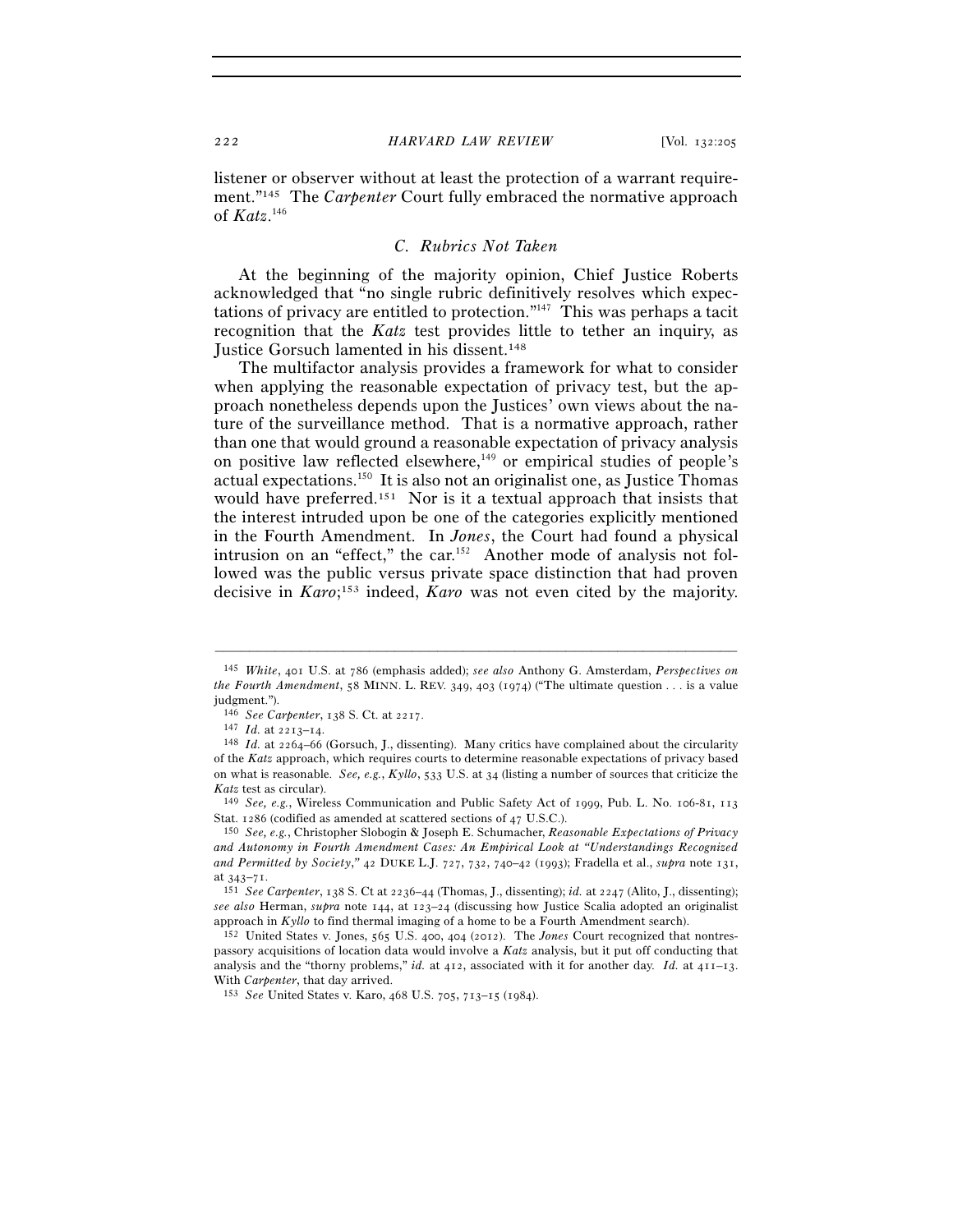The Court further chose to disregard the facile content versus noncontent framework adopted by the Sixth Circuit below and urged by the Government and its supporting amici.<sup>154</sup>

The Court did not defer to the legislature, as advocated by several of the dissenters.155 As we have seen, this approach is flawed. Congress has long recognized the cell phone tracking problem but was content to legislate on the margins, deferring to courts on the hard question of legal standards. The dissenters assumed (because it had been uncontested below) that CSLI was included within the customer records covered by D orders, but there is good reason to doubt it. The SCA does not mention CSLI, nor does it refer to user data. While civil liberties advocates had for tactical reasons refrained from making this argument in court, it seems far more plausible that the SCA really did not apply to CSLI at all.156

# *D. Reining in the Third Party Doctrine*

The *Carpenter* majority found that the third party doctrine placed no obstacle in the way of Fourth Amendment regulation of CSLI acquisition, contrary to the judgment of all five circuit courts that had considered the issue.<sup>157</sup>

Many courts and commentators have too literally interpreted the *Smith* Court's statement that "a person has no legitimate expectation of privacy in information he voluntarily turns over to third parties."158 That broad reading holds that virtually any investigative method that

<sup>154</sup> *See* Henderson, *supra* note 103, at 504–05 (describing that distinction); *see also* Brief for the United States at 36–38, *Carpenter*, 138 S. Ct. 2206 (No. 16-402); *Amicus Curiae* Brief for National District Attorneys Association in Support of Respondent at 10, *Carpenter*, 138 S. Ct. 2206 (No. 16- 402); Brief of Professor Orin S. Kerr as Amicus Curiae in Support of Respondent at 4, *Carpenter*,

<sup>138</sup> S. Ct. 2206 (No. 16-<sup>402</sup>). 155 *See, e.g.*, *Carpenter*, 138 S. Ct. at 2265 (Gorsuch, J., dissenting); *see also Jones*, 565 U.S. at

<sup>&</sup>lt;sup>156</sup> See In re Application of the U.S. for an Order Authorizing Prospective & Continuous Release of Cell Site Location Records, 31 F. Supp. 3d 889, 892 n.11 (S.D. Tex. 2014); Nathaniel Gleicher, Comment, *Neither a Customer Nor a Subscriber Be: Regulating the Release of User Information on the World Wide Web*, 118 YALE L.J. 1945, 1950–52 (2009) (noting ambiguity in the SCA phrase "customer of or subscriber to"); Recent Case, In re Application of the United States for Historical Cell Site Data*,* 724 *F.*3*d* 600 *(*5*th Cir.* 2013*)*, 127 HARV. L. REV. 1220, 1226–27 (2014); *cf. In re* Application of the U.S. for an Order Authorizing the Installation & Use of a Pen Register with Caller Identification Device and Cell Site Location Auth. on a Certain Cellular Tel., 415 F. Supp. 2d 663, 666 (S.D. W. Va. 2006) (holding that CALEA proviso's reference to "subscriber" did not protect phone users who were not subscribers).

<sup>157</sup> *See, e.g.*, United States v. Carpenter, 819 F.3d 880, 888 (6th Cir. 2016) (relying on the third party doctrine as applied in *Smith v. Maryland*, 442 U.S. 735 (1979)), *rev'd and remanded*, 138 S. Ct. 2206; United States v. Davis, 785 F.3d 498, 511 (11th Cir. 2015) (en banc); *In re* Application of the U.S. for Historical Cell Site Data, 724 F.3d 600, 614 (5th Cir. <sup>2013</sup>). 158 *See Carpenter*, 138 S. Ct. at 2216 (quoting *Smith*, 442 U.S. at 743–44). The expectation is lost

by voluntary sharing, "even if the information is revealed on the assumption that it will be used only for a limited purpose." *Id.* (quoting United States v. Miller, 425 U.S. 435, 443 (1976)).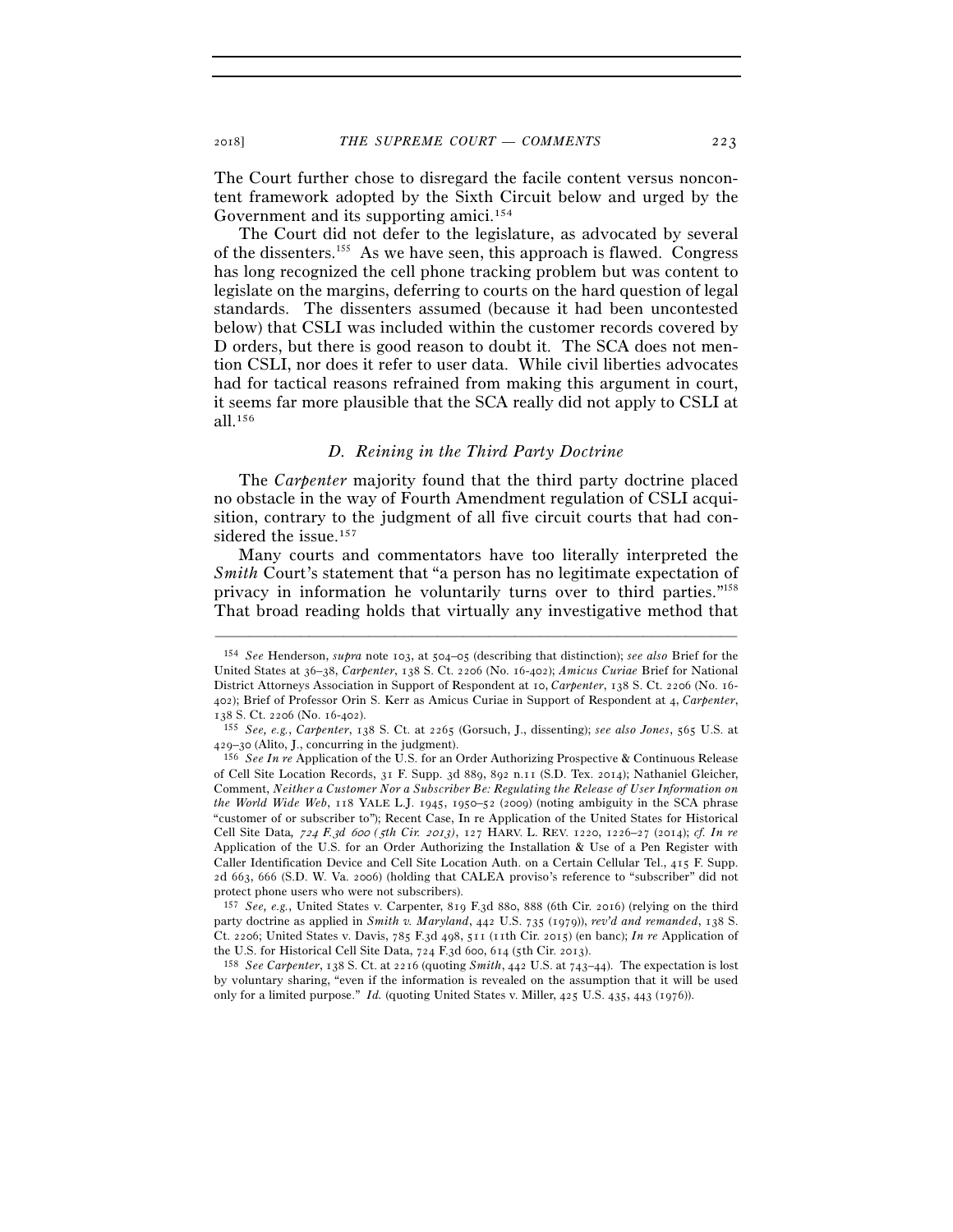involves acquiring information from a third party rather than the target of the investigation falls outside the Fourth Amendment.159 Following that approach, law enforcement acquisition of CSLI is not a search, because agents obtain the information from third party cell phone service providers.160

The *Carpenter* Court dispensed with that overbroad reading and significantly narrowed the doctrine's scope. First, the Court distinguished records obtained in *Carpenter* from those at issue in *Miller* and *Smith*. 161 Miller had exposed negotiable instruments used in commercial transactions to bank employees in the ordinary course of their jobs.162 In *Smith*, the pen register determined only the numbers dialed on a landline telephone.163 By contrast, Carpenter's providers collected CSLI without his involvement and painted a detailed picture of his life.<sup>164</sup> Due to the "world of difference between the limited types of personal information addressed in *Smith* and *Miller* and the exhaustive chronicle of location information casually collected by wireless carriers today,"165 the majority concluded that the government's request for CSLI was a significant and inappropriate extension of the third party cases.<sup>166</sup>

The Court went back to the principles underlying the third party cases, as it had done in *Riley v. California* with the search-incident-toarrest exception to the warrant requirement. *Riley* had found searches of cell phones as different from searches of other physical objects carried in pockets as a trip to the moon is from a horseback ride.167 The *Riley* Court therefore rejected mechanical application of that exception to cell phone searches and returned to the principles from which the doctrine had been derived. The principle underlying third party cases was the assumption of risk inherent in voluntarily and knowingly sharing one's data with a third party. The assumption of risk framework rests on a

<sup>–––––––––––––––––––––––––––––––––––––––––––––––––––––––––––––</sup> <sup>159</sup> *See id.* at 2262 (Gorsuch, J., dissenting) (asserting that "*Smith* and *Miller* teach that the police can review" a host of private information about us so long as it "reside[s] on third party servers").

<sup>160</sup> *See, e.g.*, *In re Application of the U.S. for Historical Cell Site Data*, 724 F.3d at 610–<sup>11</sup>. 161 *Carpenter*, 138 S. Ct. at <sup>2217</sup>. 162 *Id.* at <sup>2216</sup>. 163 *Id.*

<sup>164</sup> *Id.* at 2216, 2218–20. It is worth arguing, as Justice Brennan did in *Miller*, that bank records can also provide a detailed view of a person's behavior and associations, but that argument did not prevail in *Miller*. United States v. Miller,  $425$  U.S.  $435$ ,  $451$  ( $1976$ ) (Brennan, J., dissenting).<br><sup>165</sup> *Carpenter*,  $138$  S. Ct. at  $2219$ .<br><sup>166</sup> *Id.* at  $2220$  (finding that the detailed chronicle of CSLI "impl

beyond those considered in *Smith* and *Miller*").<br><sup>167</sup> Riley v. California, 134 S. Ct. 2473, 2488 (2014) ("The United States asserts that a search of

all data stored on a cell phone is 'materially indistinguishable' from searches of these sorts of physical items. That is like saying a ride on horseback is materially indistinguishable from a flight to the moon." (citation omitted)).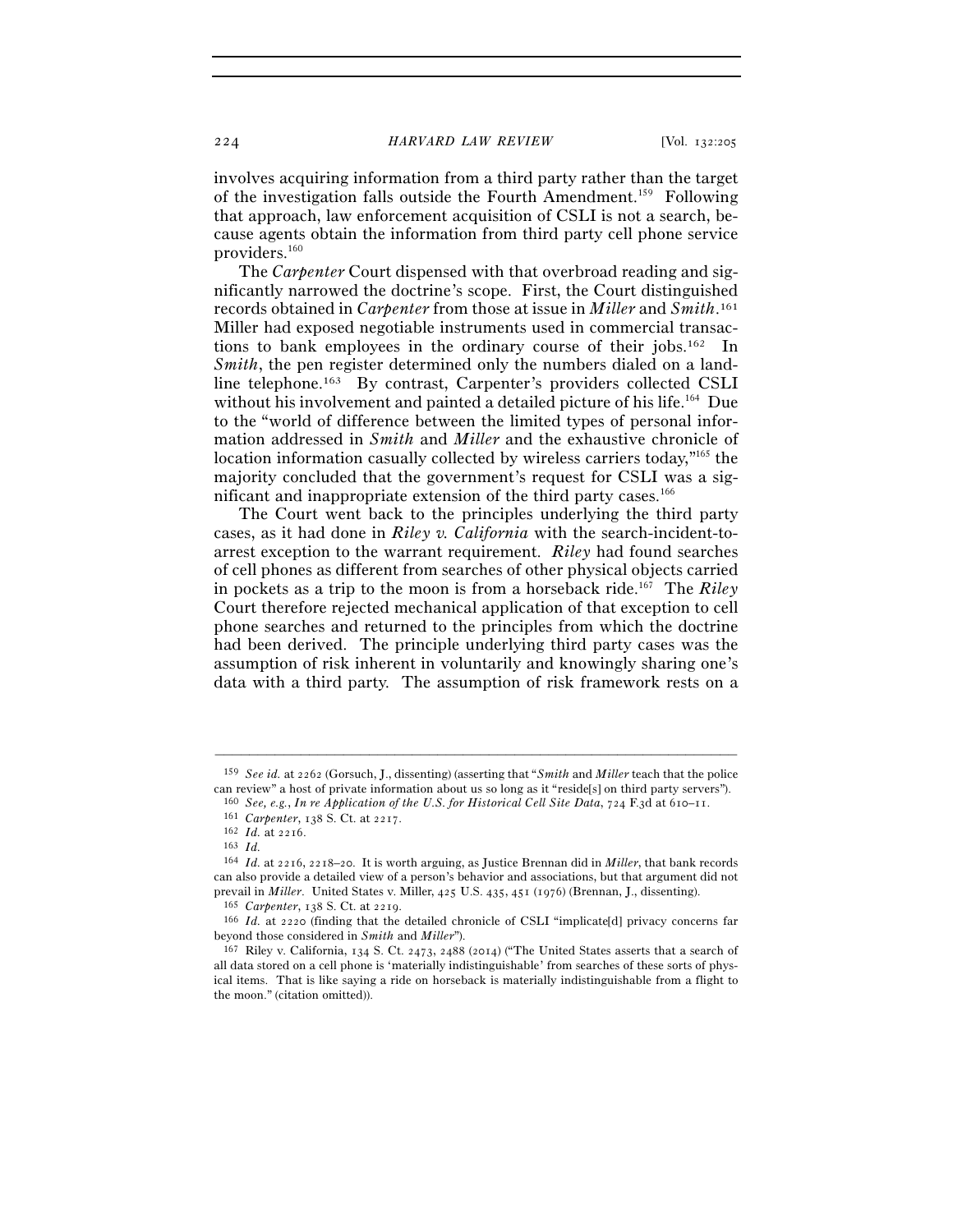<sup>2018</sup>] *THE SUPREME COURT — COMMENTS* 225

shaky foundation; the precedents upon which it is based do not support it, and neither *Smith*'s nor *Miller*'s facts fit well within it.<sup>168</sup>

Rather than questioning the premises of the assumption of risk approach, however, the *Carpenter* majority merely held it inapplicable to CSLI. The Court disagreed with the five circuits that had equated the decision to use a cell phone with voluntarily and knowingly sharing one's CSLI with one's provider.169 The majority held that Carpenter had not knowingly and voluntarily shared his CSLI with his provider because CSLI was automatically generated by the provider, so the only way to have avoided sharing CSLI would have been to disconnect his cell phone from the network entirely.170 That is not a realistic choice in this era, when carrying a cell phone "is indispensable to participation in modern society."171 Because Carpenter did not voluntarily assume the risk of "turning over a comprehensive dossier of his physical movements," the Court found the third party doctrine no bar to Fourth Amendment protection.<sup>172</sup>

The Court also rejected an argument that was a variation of the third party doctrine based on compulsory process. Under that theory, when the government compels the disclosure of businesses' records, the government may use a subpoena subject only to a relevance standard of review. Justice Alito, in dissent, strongly advocated that approach.173 He argued that compulsory process of third party records does not require the same standard of review as searches of homes and the like based on the precedents.174 But those cases did not involve materials or

<sup>168</sup> *See* Patricia L. Bellia & Susan Freiwald, *Fourth Amendment Protection for Stored E-mail*, 2008 U. CHI. LEGAL F. 121, 147–58 (tracing and criticizing the history of the third party doctrine and describing the limited reach of *Smith* and *Miller*). 169 *See, e.g.*, *In re* Application of the U.S. for Historical Cell Site Data, 724 F.3d 600, 612–14 (5th

Cir. <sup>2013</sup>). 170 *Carpenter*, 138 S. Ct. at 2219–<sup>20</sup>. 171 *Id.* at <sup>2220</sup>. 172 *Id.* Yet another formulation of the third party doctrine considers the exposure of information

out in the open to waive Fourth Amendment protection because of the assumption of risk that a police officer may be among the watching public. *See* Christopher Slobogin, *Making the Most of*  United States v. Jones *in a Surveillance Society: A Statutory Implementation of Mosaic Theory*, 8 DUKE J. CONST. L. & PUB. POL'Y (SPECIAL ISSUE) 1, 6–7, 7 n.30 (2012). The Court noted that it had accepted, in *Jones*, the possibility of a reasonable expectation of privacy in public movements. *Carpenter*, 138 S. Ct. at 2220; *see also supra* text accompanying note <sup>93</sup>. 173 *Carpenter*, 138 S. Ct. at 2254 (Alito, J., dissenting); *see also id.* at 2255 (opining that the prec-

edents establish use of a subpoena as a "constructive search" subject to less demanding review than a warrant). The government made the same argument in *Warshak*. *See* United States v. Warshak, <sup>631</sup> F.3d 266, 286 (6th Cir. 2010); *see also* Bellia & Freiwald, *supra* note 168, at 131–<sup>32</sup>. 174 *Carpenter*, 138 S. Ct. at 2254; *see also* Bellia & Freiwald, *supra* note 168, at 171–72 (arguing

for a rule that "the target [of a search] must be entitled to raise the claim that warrantless compelled disclosure of her emails and related attributes would violate her Fourth Amendment rights" because the third party cannot raise that claim on behalf of the target).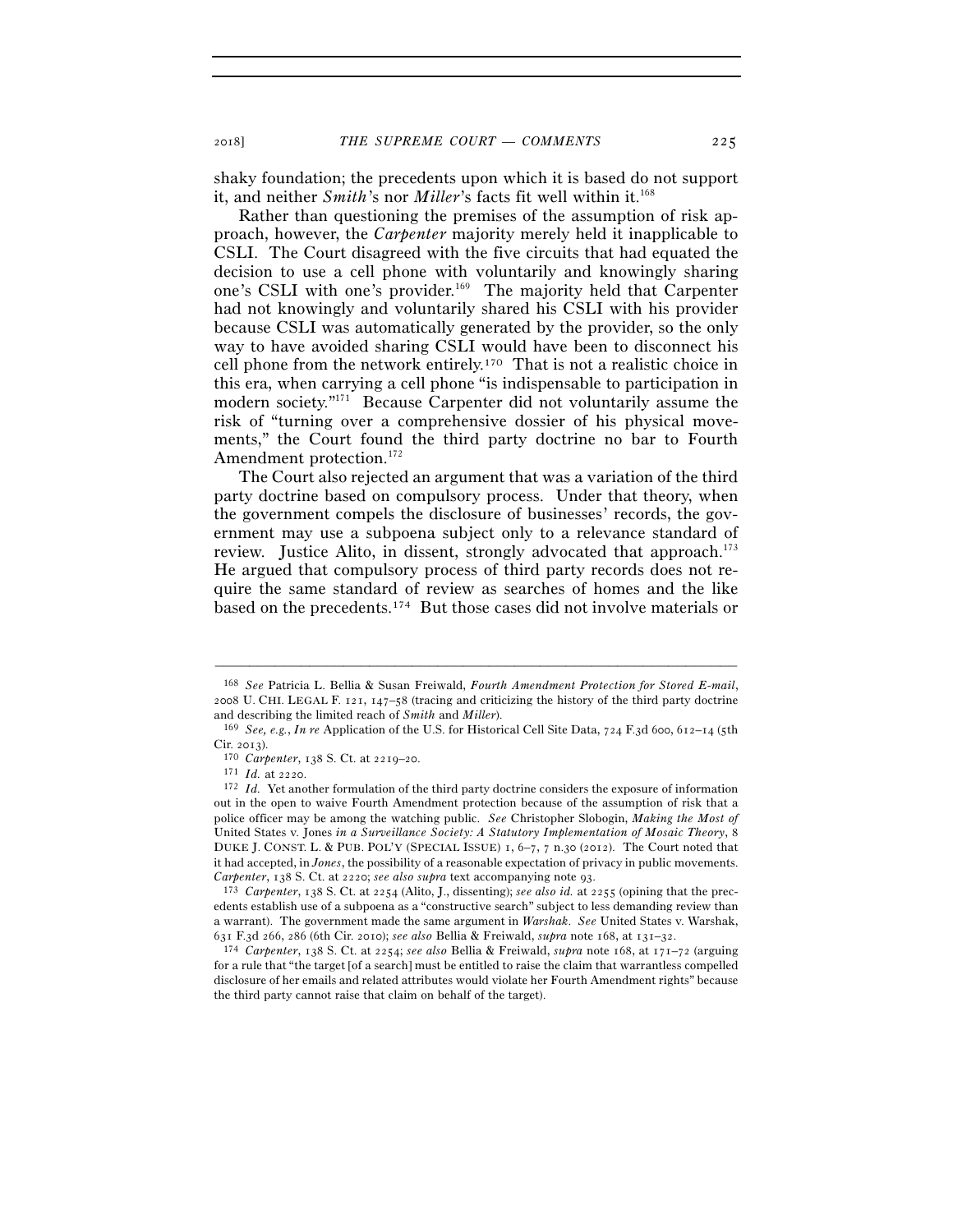information in which the targets held a reasonable expectation of privacy.175

The majority pointed out that Justice Alito and the government had improperly conflated a two-step process: first, the determination of whether there is a reasonable expectation of privacy in the records at issue, and second, the selection of the appropriate standard.176 The majority recognized that the target will have no reasonable expectation of privacy in the vast majority of records cases, particularly when the government subpoenas a corporation's own records.177 But when the target's reasonable expectation of privacy in the records converts the records into the modern-day equivalent of an individual's own papers or effects, then the warrant requirement should apply, whether those records are stored with the target or a third party.178

The majority correctly noted that the *Miller* opinion had followed the same sequence.179 It had first determined that Miller lacked a reasonable expectation of privacy in his records<sup>180</sup> and then concluded that no warrant was needed.181 The logic did not go the other way; it was not that the records were records, per se, that obviated a reasonable expectation of privacy and the need for a warrant.<sup>182</sup> Accepting the government's argument would effectively permit it to dictate a lower standard of review just by choosing the lesser process of compelled disclosure. That could not be right.<sup>183</sup>

The Court's determination that the judiciary, and not the executive branch, must determine the extent of Fourth Amendment protection for CSLI seems obvious once articulated. Because of the odd history of subpoena law, however, *Carpenter* marks the first time the Court has explicitly announced the possibility of reasonable expectations of privacy in records stored with a third party.184 That raises the questions of

<sup>–––––––––––––––––––––––––––––––––––––––––––––––––––––––––––––</sup> <sup>175</sup> *See* Bellia & Freiwald, *supra* note 168, at 141–47 (tracing the history of the compelled disclosure precedents that involved requests for corporate documents); *see also id.* at  $171-72$ .<br><sup>176</sup> See Carpenter, 138 S. Ct. at 2222; *see also* Bellia & Freiwald, *supra* note 168, at 143–46 (de-

scribing how a proper reading of the precedents, including *Miller*, requires a court to *separately* consider whether a reasonable expectation of privacy in materials sought by subpoena requires greater Fourth Amendment protection, even though a subpoena based on reasonableness is sufficient to bring the target themselves before a court).

<sup>177</sup> *Carpenter*, 138 S. Ct. at 2222.

<sup>178</sup> *Id.* 179 *See id.* at  $2221 - 22$ .

<sup>&</sup>lt;sup>180</sup> United States v. Miller, 425 U.S. 435, 442 (1976).<br><sup>181</sup> *Id.* at 444.<br><sup>182</sup> Carpenter, 138 S. Ct. at 2215 n.2, 2221–22; see also Bellia & Freiwald, supra note 168, at 141– 47 (discussing subpoena precedents); Christopher Slobogin, *Subpoenas and Privacy*, 54 DEPAUL L. REV. 805, 823–24 (<sup>2005</sup>). 183 *See Carpenter*, 138 S. Ct. at 2222 (criticizing Justice Alito's approach for permitting "official

curiosity" as a justification for government collection of any documents (quoting United States v. Morton Salt Co., 338 U.S. 632, 652 (<sup>1950</sup>))). 184 *See id.* at 2217.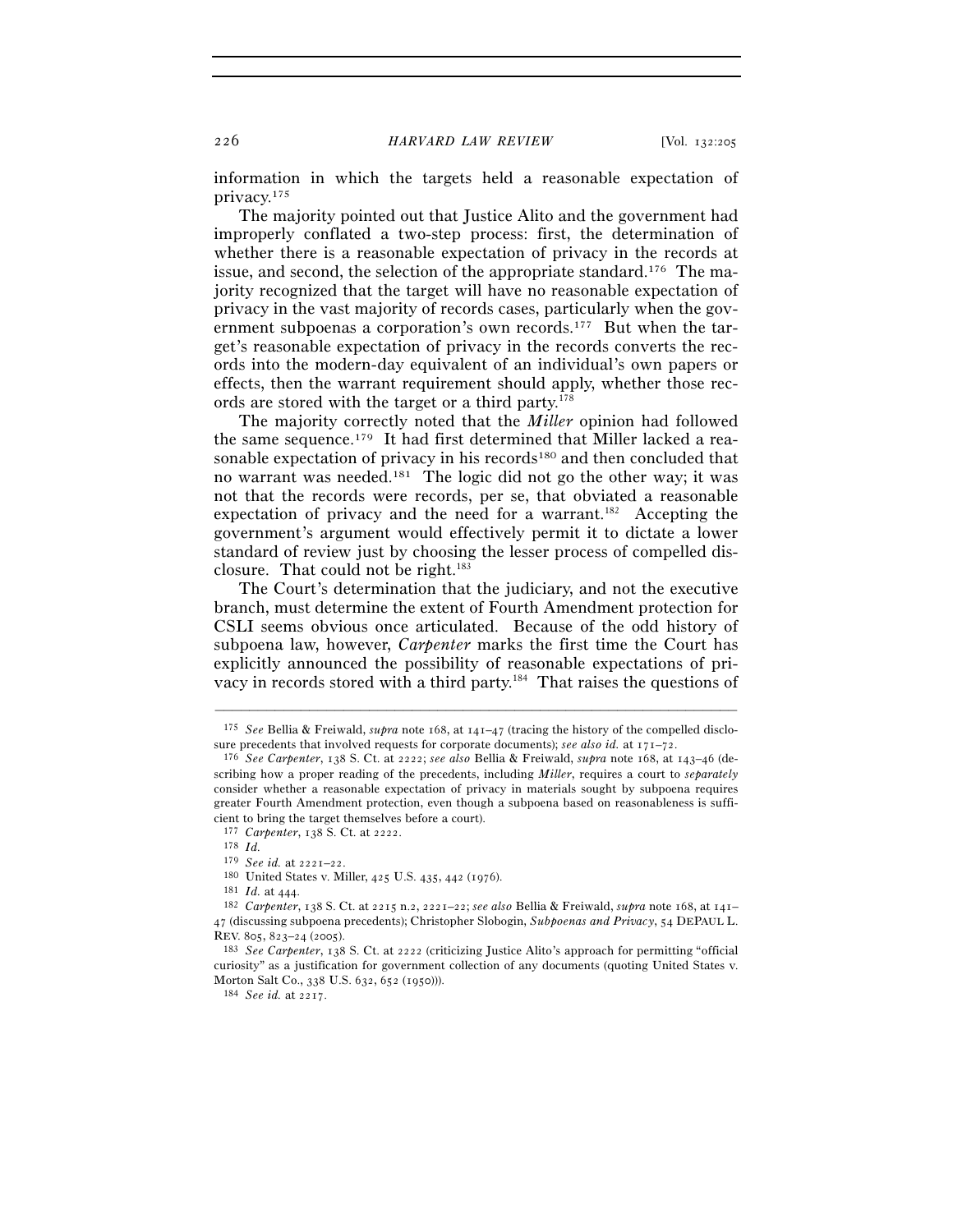what the repercussions will be for this significant retrenchment of the third party doctrine, and why it took so long for the Court to protect CSLI. We take up both questions in Part III.

# III. WHAT HATH SCOTUS WROUGHT?

The Court cautioned that its decision "is a narrow one" and proceeded to list a number of matters left for another day — real-time CSLI, cell tower dumps, conventional surveillance techniques such as security cameras, business records incidentally revealing location information (for example, credit card transactions), and other collection techniques involving foreign affairs or national security.185 Even so, the scope and rationale of the opinion send clear signals for certain other location monitoring techniques. More broadly, the multifactor *Katz* approach reaffirmed by the *Carpenter* majority provides a useful framework for courts to evaluate Fourth Amendment limits on the state's access to digital databases unrelated to physical location. Finally, the extraordinary length of time to settle the constitutionality of this vintage investigative technique has disturbing implications for law enforcement accountability under our democratic system.

# *A. Impact on Other Location Monitoring Techniques*

<sup>1</sup>*. Real-time CSLI. —* This category affords the safest prediction. Real-time monitoring of cell phone location over time is presumptively a search and will require a warrant, for several reasons. First, the third party doctrine is not implicated here because the provider does not routinely generate or maintain business records containing precise location data like GPS. Second, the multifactor analysis of *Carpenter* would seem equally applicable to prospective location data. Such data is just as hidden, continuous, indiscriminate, intrusive, and inexpensive as historical CSLI. Third, as Chief Justice Roberts has told us, a monitored cell phone is tantamount to an ankle monitor, the quintessential tracking device.186 In the words of one prominent journalist on the technology beat, cell phones are "the world's most effective tracking devices, even when they are turned off."<sup>187</sup> The procedures for obtaining a trackingdevice warrant are well established under Rule 41.<sup>188</sup> Under that rule as amended in 2006, a magistrate judge must issue a warrant to install or use a tracking device upon a showing of probable cause.189

<sup>185</sup> *Id.* at 2220.<br><sup>186</sup> *Id.* at 2218.<br><sup>187</sup> JULIA ANGWIN, DRAGNET NATION: A QUEST FOR PRIVACY, SECURITY, AND FREEDOM IN A WORLD OF RELENTLESS SURVEILLANCE 141 (2014).<br><sup>188</sup> *See* FED. R. CRIM. P. 41.<br><sup>189</sup> *Id.* 41(d)(1). It is true that, as the drafters of the amended rule noted, the Supreme Court in

*Karo* had left open the question of whether a tracking device warrant could be based on a lesser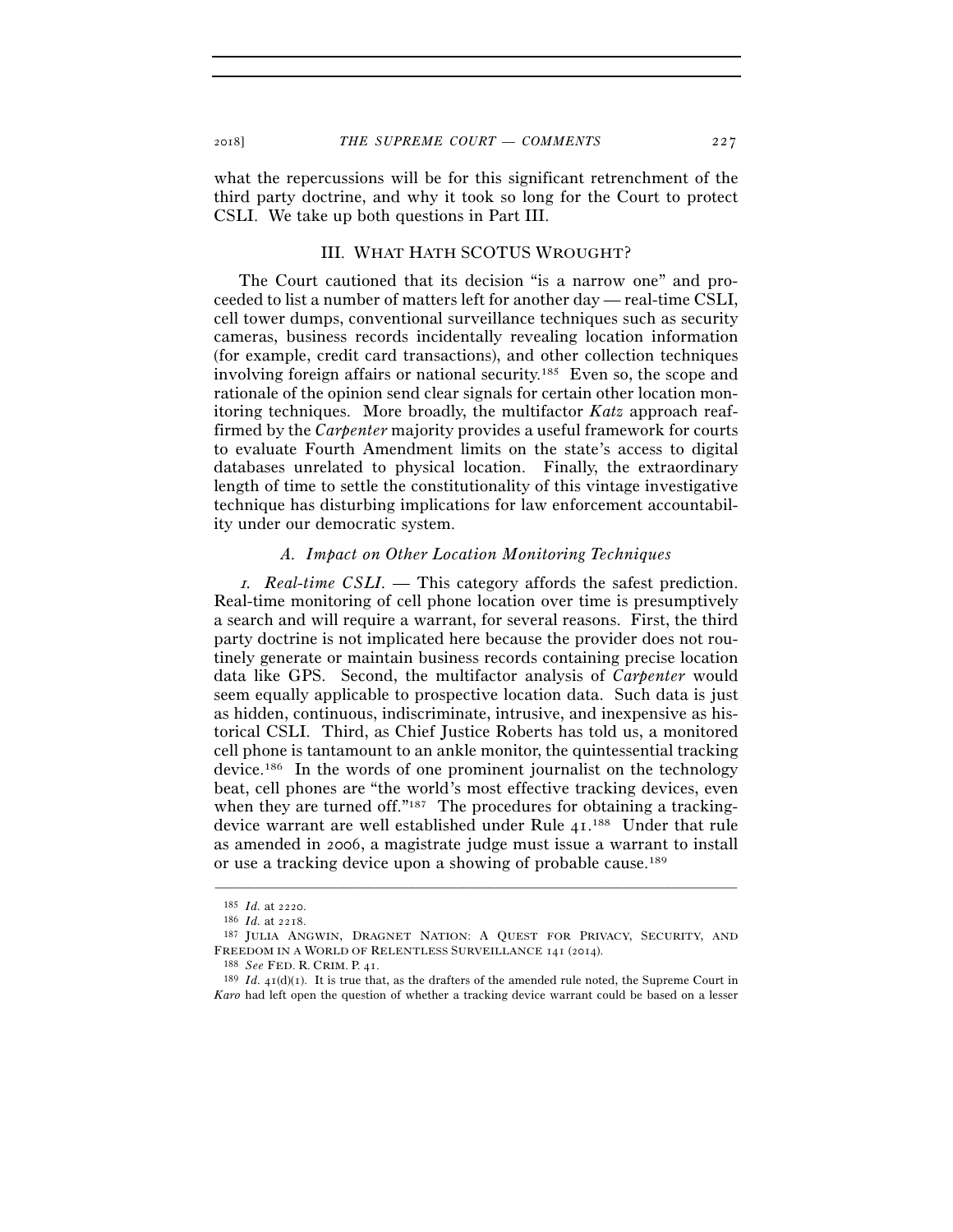#### 228 *HARVARD LAW REVIEW* [Vol. 132:<sup>205</sup>

What if the duration of the real-time surveillance is less than seven days? While *Carpenter* did not address that question,<sup>190</sup> the Court's earlier tracking device cases do provide an answer. As we have seen, *Knotts* and *Karo* drew the line between monitoring a public versus private space, without regard to the duration of the monitoring period.<sup>191</sup> Given that cell phones are routinely used inside the home (even in the shower), $192$  as well as other places withdrawn from public view, it is difficult to imagine that *Karo* would allow warrantless monitoring for *any* length of time, day or night. Probably for this very reason, prudent prosecutors have avoided the risk of suppression in the past by seeking a tracking device warrant to authorize monitoring over any period of time, no matter how brief. The same practice is likely to be followed here, with probably the same result. Short-term monitoring of cell phones ought to generate no more difficulty for appellate courts than has been the case for other tracking devices.

<sup>2</sup>*. Historical CSLI for Fewer than Seven Days. —* There is room for doubt here under a multifactor analysis, because the level of intrusiveness is not the same as in *Carpenter*. But other Fourth Amendment rubrics — the *Karo* public versus private space analysis, or the propertybased approach favored by Justice Gorsuch — might well result in a warrant requirement for even a moment's worth of location data. It is also noteworthy that the *Carpenter* majority did not appear eager to tie the warrant requirement to a particular time frame.193 As in the case of real-time CSLI, a prudent prosecutor would be well advised to seek a warrant in such cases, avoiding the risk of a successful motion to suppress this key evidence.

showing than probable cause, and so the new rule was not intended to resolve that issue. *See* FED. R. CRIM. P. 41 advisory committee's note to 2006 amendment. However, *Carpenter* has now answered that question. If, as the Court held, a warrant based on probable cause is required for historical cell site data, what could possibly justify a lesser standard for prospective CSLI? 190 *See Carpenter*, 138 S. Ct. at 2217 n.3 ("[W]e need not decide whether there is a limited period

for which the Government may obtain an individual's historical CSLI free from Fourth Amendment scrutiny, and if so, how long that period might be. It is sufficient for our purposes today to hold that accessing seven days of CSLI constitutes a Fourth Amendment search."); *id.* at 2220 ("We do not express a view on . . . real-time CSLI . . . .").

<sup>191</sup> United States v. Karo, 468 U.S. 705, 716 (1984); United States v. Knotts, 460 U.S. 276, 282 (1983); *see also* Kyllo v. United States, 533 U.S. 27, 37 (2001) ("In the home, our cases show, *all* details are intimate details, because the entire area is held safe from prying government eyes.").<br><sup>192</sup> *Carpenter*, 138 S. Ct. at 2218.<br><sup>193</sup> At oral argument, Chief Justice Roberts and Justice Ginsburg both took strong

the ACLU's fallback position that Fourth Amendment protection would kick in only for at least "one week's worth of CSLI." *See* Transcript of Oral Argument at 7, 11, *Carpenter*, 138 S. Ct. 2206 (No. 16-402), https://www.supremecourt.gov/oral\_arguments/argument\_transcripts/2017/16- 402\_6khn.pdf [https://perma.cc/WDT6-PNRQ]; Reply Brief for Petitioner at 12, *Carpenter*, 138 S. Ct. 2206 (No. 16-402).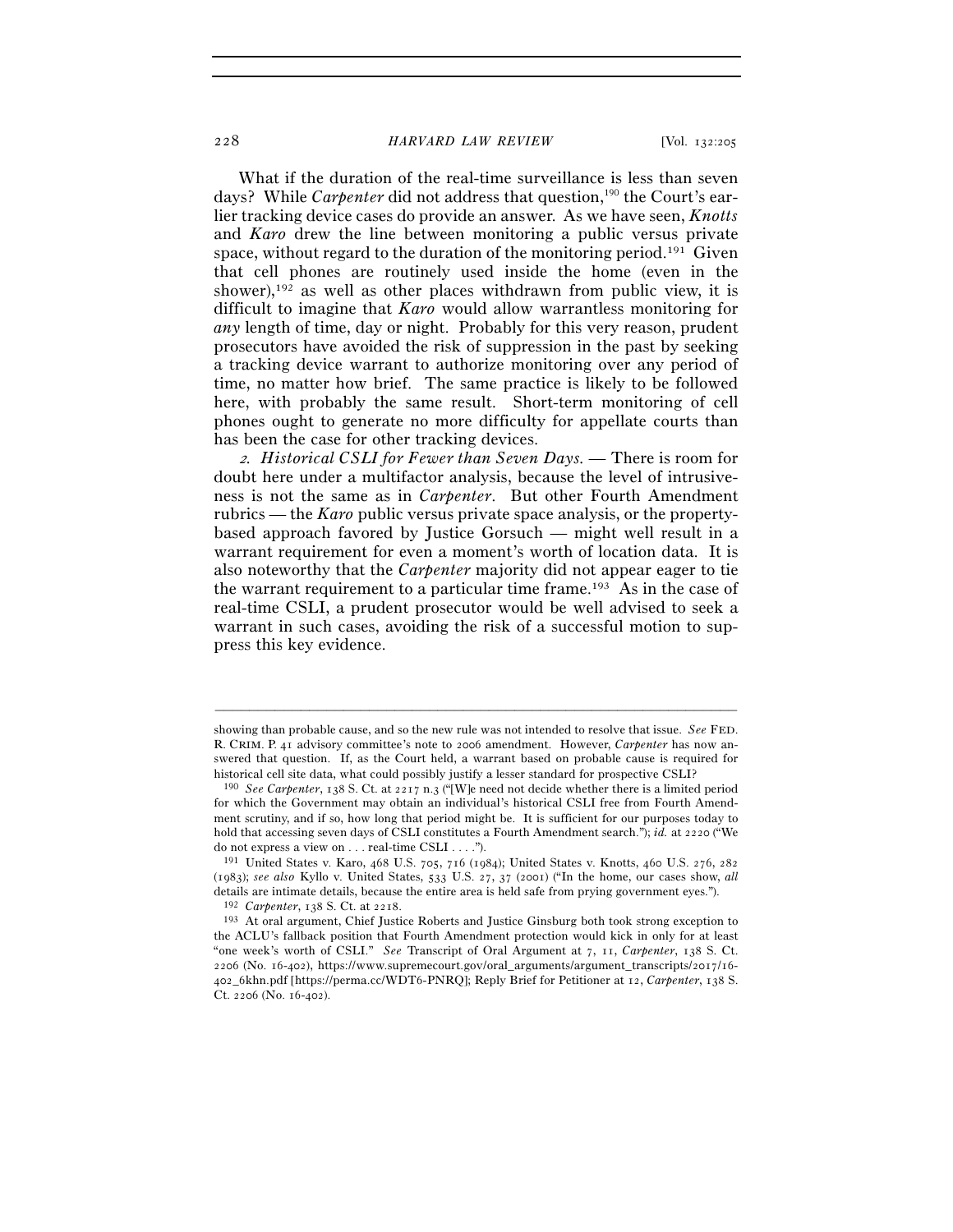<sup>3</sup>*. Cell Site Simulator. —* This is also an easy case to predict. A cell site simulator (such as a Stingray or Triggerfish)<sup>194</sup> is a device employed by law enforcement to locate a target device within a defined area. Posing as a real cell tower, the device causes each cell phone within the area to transmit a registration signal revealing its number and location.195 The case for Fourth Amendment protection of cell site simulator location data would seem even stronger than in *Carpenter*. The data gathered by the cell site simulator is generated by law enforcement, not the provider, and so the third party doctrine of *Miller* and *Smith* is not even arguable here. Another problem with the cell site simulator is the breadth of the area under search. Allowing a police van to troll the streets of a neighborhood or town in order to locate a particular phone raises the specter of an illegal general warrant.196 Perhaps for these reasons it has been DOJ policy since 2016 to seek a Rule 41 warrant to authorize use of these devices.197 Based on such legal and practical concerns, law enforcement use of cell site simulators will in all likelihood be subject to the Fourth Amendment.

<sup>4</sup>*. Cell Tower Dumps. —* One very valuable technique in solving crime is the "tower dump," in which law enforcement seeks an order compelling providers to release historical cell site data for a specific tower or towers providing service to a crime scene.198 This is the scenario most likely to require resolution of the durational limit to *Carpenter*'s historical CSLI holding. In the past, law enforcement has obtained D orders for the short span of time — often less than an hour — during which the crime occurred. Unlike the lengthy surveillance period at issue in *Carpenter*, the CSLI obtained in a tower dump will likely reveal only a snapshot of a phone's location at a given time.<sup>199</sup> On the other hand, the data obtained will not be merely the location of a single phone, but snapshots of the many hundreds or even thousands of phones in contact with the tower in that window of time.200 Once again, this raises general warrant concerns that were not present in *Carpenter*. While the legal question here is much closer than the case

<sup>194</sup> Stephanie K. Pell & Christopher Soghoian, *Can You See Me Now?: Toward Reasonable Standards for Law Enforcement Access to Location Data that Congress Could Enact*, 27 BERKELEY TECH. L.J. 117, 178–79 (2012).

<sup>195</sup> *See id.* at 126 n.28, 178–<sup>79</sup>. 196 *Cf.* United States v. Warshak, 631 F.3d 266, 287 (6th Cir. 2010) (noting that "tenants have a legitimate expectation of privacy in their apartments" (citing United States v. Washington, 573 F.3d 279, 284 (6th Cir. 2009))).

<sup>197</sup> DEP'T OF JUSTICE, DEPARTMENT OF JUSTICE POLICY GUIDANCE: USE OF CELL-SITE SIMULATOR TECHNOLOGY 3, https://www.justice.gov/opa/file/767321/download [https://perma.

cc/5JLW-X<sup>8</sup>HN]. 198 *In re* Application for Cell Tower Records Under 18 U.S.C. § 2703(d), 90 F. Supp. 3d 673, 674– <sup>75</sup> (S.D. Tex. <sup>2015</sup>). 199 *See, e.g.*, *id.* at <sup>674</sup>. 200 *See, e.g.*, *id.*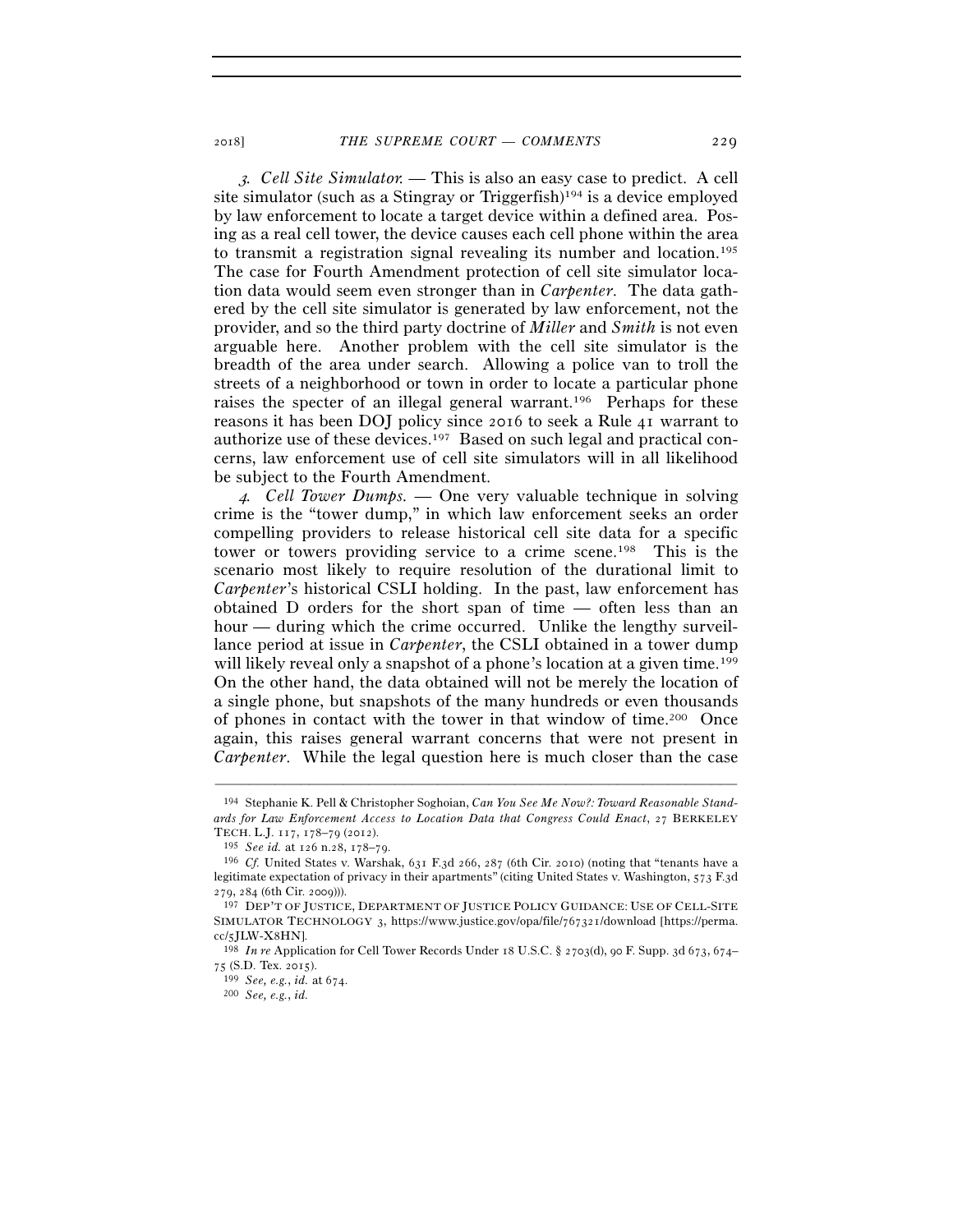of real-time CSLI or cell site simulators, prosecutors who wish to avoid the risk of suppression would be best served by obtaining a warrant, at least in cases not involving exigent circumstances.

<sup>5</sup>*. Credit Card Transactions. —* It seems a safe bet that credit card records will not be swept up in *Carpenter*'s holding. A credit card transaction may well disclose the card user's location at a point in time (especially if the purchase is made at a brick-and-mortar store). But unlike a cell phone, a credit card does not function as a tracking device, leaving a continuous trail of data tracking the user's movements over time. Instead, the location data is incidental to a financial transaction, exactly the type of transaction that *Miller* found to be outside the scope of Fourth Amendment protection.201

## *B. Nonlocation Digital Databases and the Third Party Doctrine*

The Court's pullback of the third party doctrine requires closer analysis when it comes to privately maintained databases of nonlocation information. With increased digitization and the expansion of cloud computing, such databases have grown in number, size, and sensitivity.202 Commercial databases containing records of purchases and web browsing reveal tremendous information about our beliefs, habits, and preferences. We increasingly store detailed health information with providers, such as diet companies and fitness trackers.<sup>203</sup> Social networking companies know our friends, lovers, and political causes, not just because we discuss them online, but because we form the bonds there.<sup>204</sup>

As we have seen, *Carpenter* wipes out the argument that records, merely by their storage with a third party, are immune from Fourth Amendment protection by virtue of the third party doctrine. By the same token, the government's use of compelled disclosure to obtain records from a third party, or the target, does not foreclose a reasonable expectation of privacy inquiry concerning those records.205 As Justice Alito explained in dissent, the majority's approach undermines settled subpoena practices of many investigative bodies.<sup>206</sup>

Under the approach announced in *Carpenter*, courts will need to consider whether the records sought are subject to a reasonable expectation of privacy. The multifactor test that *Carpenter* approved is one way to

<sup>–––––––––––––––––––––––––––––––––––––––––––––––––––––––––––––</sup> <sup>201</sup> *See* United States v. Miller, 425 U.S. 435, 440 (1976) (holding that there was no Fourth Amendment protection for the defendant's business records with his bank).

<sup>202</sup> *See generally* Laura K. Donohue, *The Dawn of Social Intelligence (SOCINT)*, 63 DRAKE L. REV. 1061 (2015) (describing the rise of "[s]ocial intelligence (SOCINT), the collection of digital data about social relationships" that arises from "social sites, collaborative platforms, and interest-group formation," *id* at <sup>1069</sup>). 203 Richards, *supra* note 2, at 1464–<sup>65</sup>. 204 Donohue, *supra* note 202, at 1069–<sup>72</sup>. 205 *See Carpenter*, 138 S. Ct. at <sup>2247</sup> (Alito, J., dissenting). 206 *Id.*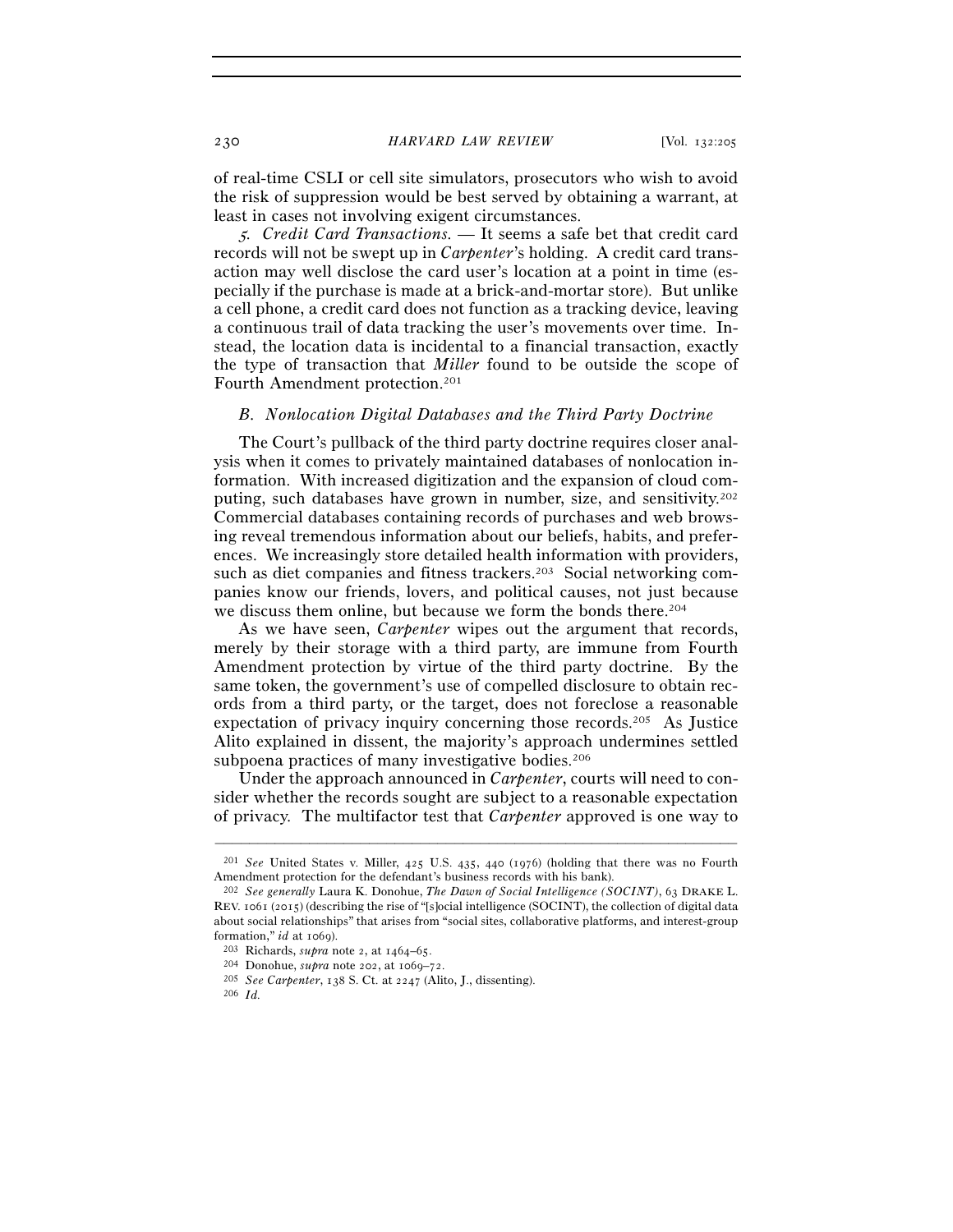add substance to that inquiry. Another consideration that *Carpenter* addressed is how cheap and efficient it is to obtain tremendous amounts of personal information about the subject;207 in other words, has the difficulty of obtaining information ceased to be a privacy protection? Courts may also look to other sources of law to help ground the inquiry. As we discussed in section I.B, considering the WCPSA and CALEA to show Congress's special concern for CSLI could have guided the Court in finding a reasonable expectation of privacy in the data. Courts could look to California, which, along with other states, has afforded warrant protection to a range of electronic information, including addressing data and data stored on electronic devices.<sup>208</sup> Whatever the method, courts may no longer merely avoid the question by hiding behind an overly broad interpretation of the third party rule.

## *C. Embarrassing the Future?*

From a broader perspective, it is sobering to consider the length of time it took for the Court to reach a definitive answer on how the Constitution applies to the data continuously emitted by the signature device of our era — the cell phone. Consider the following time intervals preceding the *Carpenter* decision on June 22, 2018:

● 24 years after CALEA declared that subscriber location information was entitled to greater legal protection than phone numbers dialed;209

● 19 years after WCPSA required the customer's express prior consent before a provider could use or disclose a user's call location information;210

● 13 years after the first magistrate judge decisions declaring cell phones to be tracking devices and finding a reasonable expectation of privacy in CSLI;211

● 10 years after the first magistrate judge decisions finding historical CSLI to be protected by the Fourth Amendment.212

Nor were these time lags inconsequential. During the past quarter century, law enforcement was given free rein to engage in warrantless

<sup>207</sup> *See id.* at 2218 (majority opinion); *see also* Henderson, *supra* note 103, at 510–15 (discussing how surveillance methods may need more legal regulation as they become cheaper and therefore less restricted by cost).

<sup>% 208</sup> *See, e.g.*, CAL. PENAL CODE § 1546.1 (West 2017).<br>
<sup>209</sup> *See* Pub. L. No. 103-414, 108 Stat. 4279 (1994) (codified at 47 U.S.C. §§ 1001–1010 (2012)).<br>
<sup>210</sup> *See* Pub. L. No. 106-81, 113 Stat. 1286 (1999) (codifie

U.S.C.).

<sup>211</sup> *See S. Smith* 1, *supra* note 33, at 765; *Orenstein* 1, *supra* note 55, at <sup>323</sup>. 212 *See, e.g.*, *Lenihan*, *supra* note 69, at 611–12.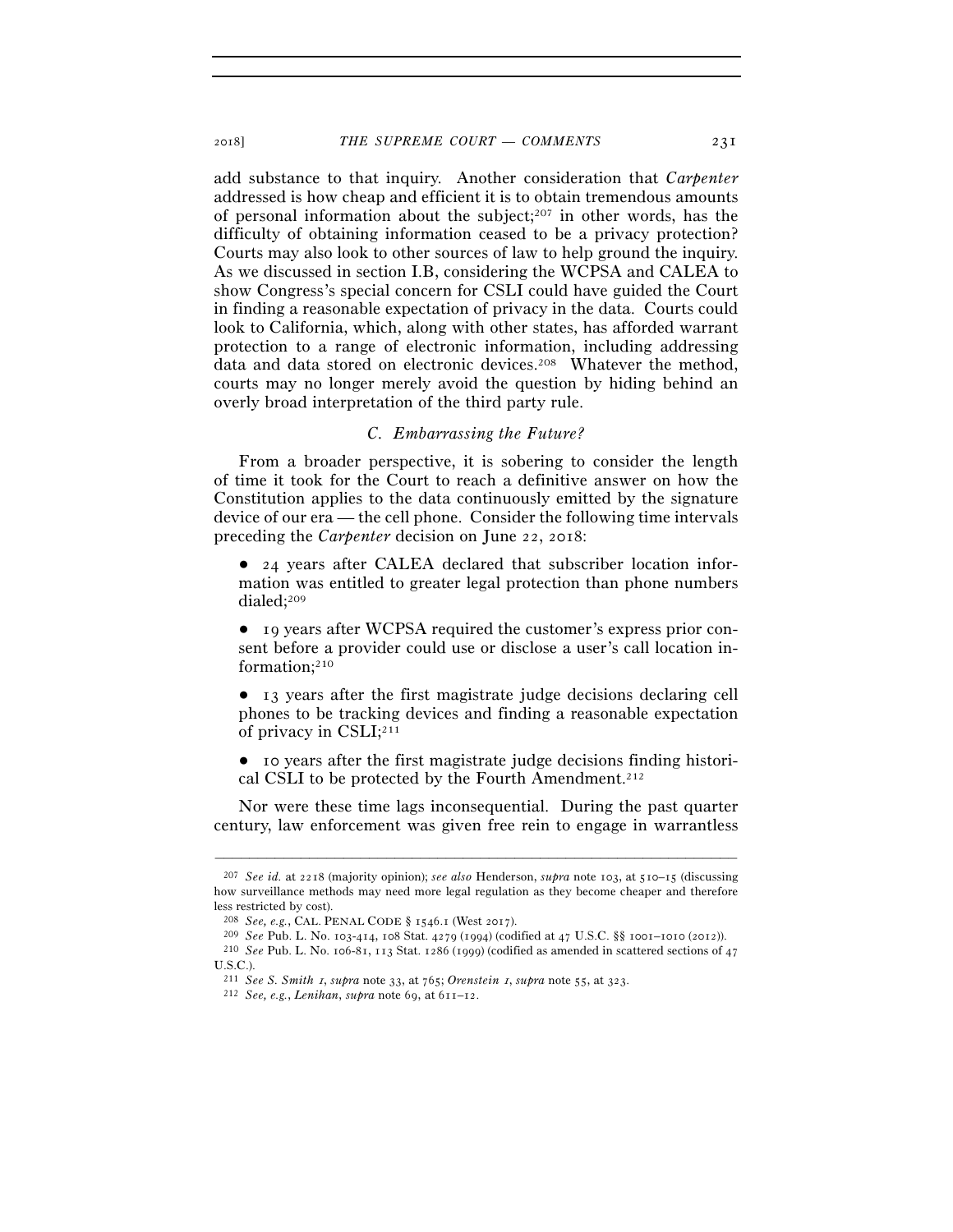#### 232 *HARVARD LAW REVIEW* [Vol. 132:<sup>205</sup>

surveillance of anyone with a cell phone, which meant nearly everyone in the United States. Operating outside the limits of the Fourth Amendment, they could obtain "a detailed chronicle of a person's physical presence compiled every day, every moment, over several years."213 The amount of user information collected by law enforcement is "astonishing," according to congressional testimony by a veteran industry lawyer in 2010. 214 The total number of CSLI orders is unknown, because court records are typically sealed, and law enforcement agencies are not required to tabulate them.215 Even so, a ballpark estimate can be gleaned from the "transparency reports" of individual providers. The two largest carriers, AT&T and Verizon, reported a combined total of over 120,000 requests for CSLI each year in 2015 and 2016. 216 Significantly, the number of accounts searched is greater than the number of requests, because a single D order often compels information about several different phones — the officers in *Carpenter* obtained three D orders covering sixteen different phones.<sup>217</sup> Based on these data, it is reasonable to estimate at least 250,000 unlawful CSLI searches per year, totaling more than *four million* since the passage of the Patriot Act in 2001. This is a staggering volume of constitutional violations, now beyond any possible remedy.<sup>218</sup>

Given these numbers, there is unintended irony in Chief Justice Roberts's admonition that "the Court must tread carefully" when considering new technology with broad implications "to ensure that we do not 'embarrass the future.'"<sup>219</sup> It is one thing to tread carefully in tax cases, as Justice Frankfurter was discussing when he used the phrase quoted,<sup>220</sup> but quite another to refrain from correcting a widespread error that enabled constitutional violations on an epic scale.

<sup>213</sup> *Carpenter*, 138 S. Ct. at <sup>2220</sup>. 214 *ECPA Reform and the Revolution in Location Based Technologies and Services: Hearing Before the Subcomm. on the Constitution, Civil Rights & Civil Liberties of the H. Comm. on the Judiciary*, 111th Cong. 31 (2010) (statement of Albert Gidari, Perkins Coie LLP) [hereinafter *May*  <sup>2010</sup> *Location Hearing*]. 215 *See* Stephen Wm. Smith, *Gagged, Sealed & Delivered: Reforming ECPA's Secret Docket*, <sup>6</sup>

HARV. L. & POL'Y REV. 313, 320–21 (2012) [hereinafter Smith, *Reforming ECPA's Secret Docket*]; Stephen Wm. Smith, *Are US Courts Going Dark?*, JUST SECURITY (May 6, 2016), https://www. justsecurity.org/30920/courts-going-dark/ [https://perma.cc/GN3K-<sup>5</sup>UAF]. 216 *See* Amicus Brief of Electronic Frontier Foundation et al. in Support of Petitioner at 13–14,

*Carpenter*, 138 S. Ct. 2206 (No. 16-402). Other carriers report a substantial number of requests for customer data, but do not specify how many of those are call location requests.

<sup>217</sup> *See* United States v. Carpenter, 819 F.3d 880, 884 (6th Cir. 2016); *see also May* 2010 *Location Hearing*, *supra* note 214, at 31 (statement of Albert Gidari, Perkins Coie LLP) ("[A] single grand jury subpoena may list dozens of accounts for which subscriber information is sought."). 218 *See* Kevin S. Bankston, *Only the DOJ Knows: The Secret Law of Electronic Surveillance*, <sup>41</sup>

U.S.F. L. REV. <sup>589</sup>, 589–90 (<sup>2007</sup>). 219 *Carpenter*, 138 S. Ct. at 2220 (quoting Nw. Airlines, Inc. v. Minnesota, 322 U.S. 292, <sup>300</sup>

<sup>(</sup><sup>1944</sup>)). 220 *Nw. Airlines*, 322 U.S. at 300.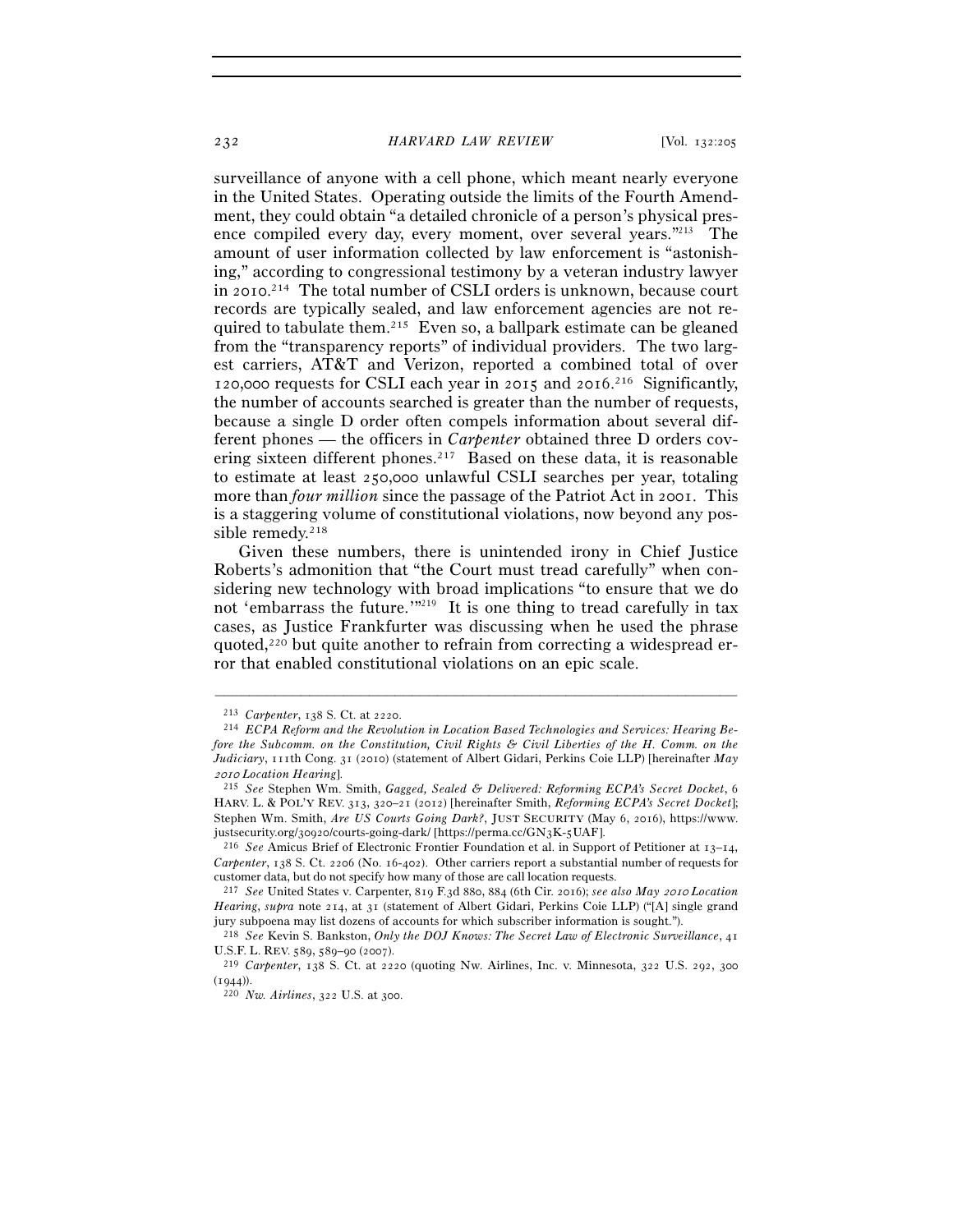In the same vein, but more profoundly misguided, is Justice Kennedy's repeated refrain that the Court "risks error by elaborating too fully on the Fourth Amendment implications of emerging technology before its role in society has become clear."221 This innocuous-sounding procrastination principle<sup>222</sup> is in reality a dangerous call to shirk the Court's responsibility of instructing lower courts on the law. For while the Supreme Court might choose to stay its hand on critical constitutional questions in order to avoid "risking error," lower courts do not have that luxury.

When federal agents come to court chambers with applications for surveillance orders, magistrate judges must grant or deny those applications consistent with their best understanding of the Fourth Amendment and applicable precedent. They do not have the option of avoiding a decision for fear of making a mistake, even when the current state of technology makes it difficult to know what the correct legal decision is.

One of the first cell site decisions written by a magistrate judge closed with just such a plea for guidance: "[T]his opinion . . . is written in the full expectation and hope that the government will seek appropriate review by higher courts so that authoritative guidance will be given the magistrate judges who are called upon to rule on these applications on a daily basis."223

It has taken thirteen years (and millions of illegal searches) to receive a final answer to that plea. To be sure, the Court itself is not entirely responsible for the delay. The appellate process normally grinds slowly, so even a normal case will have aged significantly by the time it reaches the Court. In *Carpenter*, for example, the relevant facts occurred in 2011, seven years before the Supreme Court announced its decision.224 Similar seven-year gaps occurred between the Supreme Court decisions in *Jones*225 and *Riley*226 and the facts on which they were based. And in *City of Ontario v. Quon*, 227 a civil action brought by a public employee asserting Fourth Amendment rights in text messages on an employerprovided pager, the pager technology was nine years old by the time the

<sup>–––––––––––––––––––––––––––––––––––––––––––––––––––––––––––––</sup> <sup>221</sup> *Carpenter*, 138 S. Ct. at 2233 (Kennedy, J., dissenting) (quoting City of Ontario v. Quon, 560 U.S. 746, 759 (2010)).<br><sup>222</sup> As Mark Twain put it: "Never put off till to-morrow what you can do [the] day after to-

morrow just as well." MARK TWAIN, *The Late Benjamin Franklin*, The Galaxy, July 1870, at 138, 138, *reprinted in* CONTRIBUTIONS TO THE GALAXY, 1861–1871, BY MARK TWAIN (SAMUEL

LANGHORNE CLEMENS) 62, 62 (Bruce R. McElderry Jr. ed., 1961).<br>
<sup>223</sup> S. Smith 1, supra note 33, at 765.<br>
<sup>224</sup> Carpenter, 138 S. Ct. at 2212.<br>
<sup>225</sup> United States v. Jones, 565 U.S. 400, 402 (2012).<br>
<sup>226</sup> See Riley v. Ca 106 (D. Mass. 2009), *rev'd and remanded,* 728 F.3d 1 (1st Cir. 2013), *aff'd sub nom. Riley*, 134 S. Ct.

<sup>2473.&</sup>lt;br><sup>227</sup> 560 U.S. 746 (2010).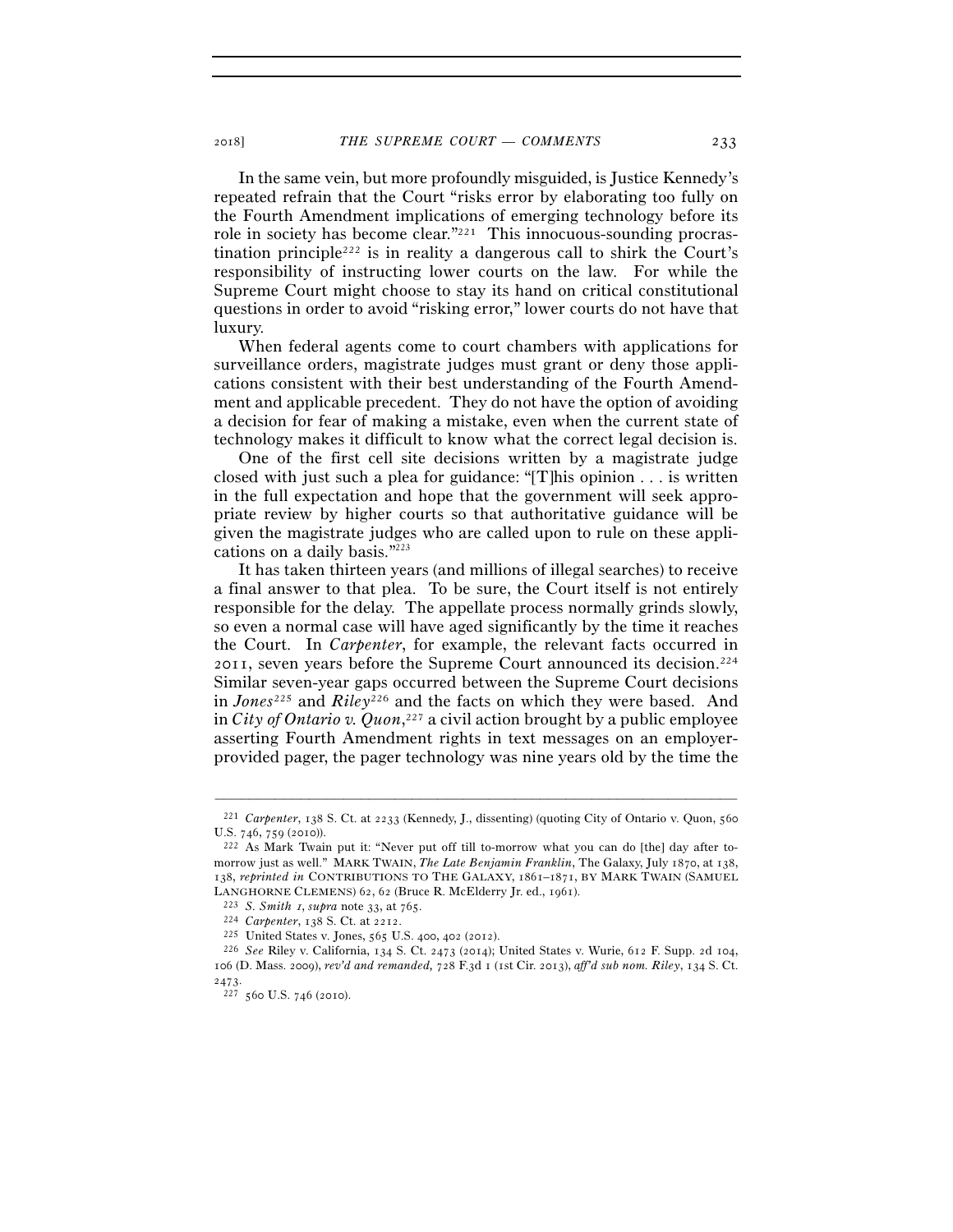Supreme Court issued its decision in 2010, practically an eternity in the digital age. $228$ 

Given the normal lifespan of a Supreme Court case, there is no sound reason why the Supreme Court should slow-walk its decisions on critical legal issues posed by advancing technology. On the contrary, the Court should be keen to provide timely guidance to lower courts wrestling with Fourth Amendment questions about new law enforcement techniques, deployed on a massive scale. Anything less runs the risk of abdicating the judiciary's institutional responsibility to check executive power, as envisioned by the Constitution.

As *Carpenter* also makes clear, courts should not resort to doctrinal shortcuts in an effort to avoid the normative Fourth Amendment analysis that *Katz* requires. By affirming a normative approach to Fourth Amendment analysis under a reasonable expectation of privacy test, the Court has indicated that these cases may no longer be resolved by mechanical resort to an overbroad third party doctrine or, as some courts have done, recourse to a simplistic content versus noncontent analysis.229 As discussed, there are several tools available to conduct the normative analysis required by *Carpenter*, but there are no easy shortcuts.

In the case of cell site location surveillance, all branches of government fell short. Initially, Congress passed a comprehensive regulatory scheme, but it was exceptionally complex and constantly in need of updating as technology developed. Some updates were passed in the 1990s, but they were sometimes so Delphic in nature (for example, CALEA), that they created as much confusion as clarity. At other times they were clear enough (for example, WCPSA), but their impact was blunted by law enforcement and private industry. Bills designed to resolve the CSLI problem were proposed but not passed.<sup>230</sup> On the judiciary side, some magistrate judges acted as the canary in the coal mine, but their impact was diffused by sealing orders, judge shopping, and strategic nonappeals by the government.<sup>231</sup> That left the executive branch, via self-regulation, to operate in a Fourth Amendment–free zone for over two decades.

It may be time to rethink our current system of policing, which permits law enforcement to act first and receive constitutional constraints

<sup>–––––––––––––––––––––––––––––––––––––––––––––––––––––––––––––</sup> <sup>228</sup> *See id.* at 750. By that time, of course, the alphanumeric pager's role in society had become clear — it had no meaningful role.

<sup>&</sup>lt;sup>229</sup> See Freiwald, *supra* note 123, at 12-14 (describing third party doctrine and noncontent shortcuts); *see also* United States v. Carpenter, 819 F.3d 880, 886 (6th Cir. 2016) ("[A]lthough the content of personal communications is private, the information necessary to get those communications from point A to point B is not.").

<sup>230</sup> *See e.g.*, ECPA Modernization Act of 2017, S. 1657, 115th Cong.; GPS Act, H.R. 1062, 115th Cong. (2017); GPS Act, S. 237, 114th Cong. (2015); Electronic Communications Privacy Act of 2000, H.R. 5018, <sup>106</sup>th Cong. 231 *See* Smith, *Reforming ECPA's Secret Docket*, *supra* note 215, at 314, 328.